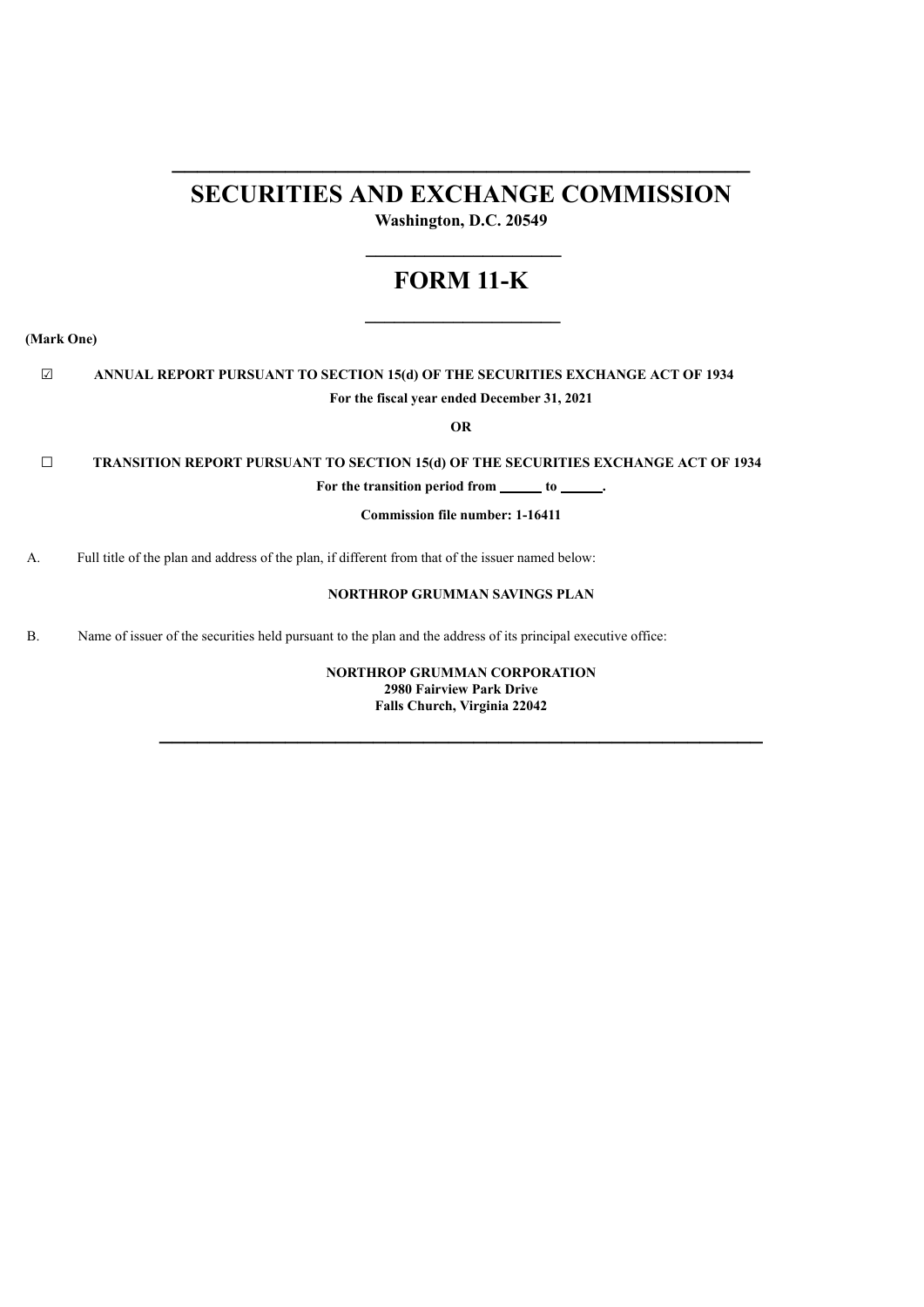# *Northrop Grumman Savings Plan*

*Financial Statements as of December 31, 2021 and 2020, and for the Year Ended December 31, 2021, Supplemental Schedule as of December 31, 2021, and Report of Independent Registered Public Accounting Firm*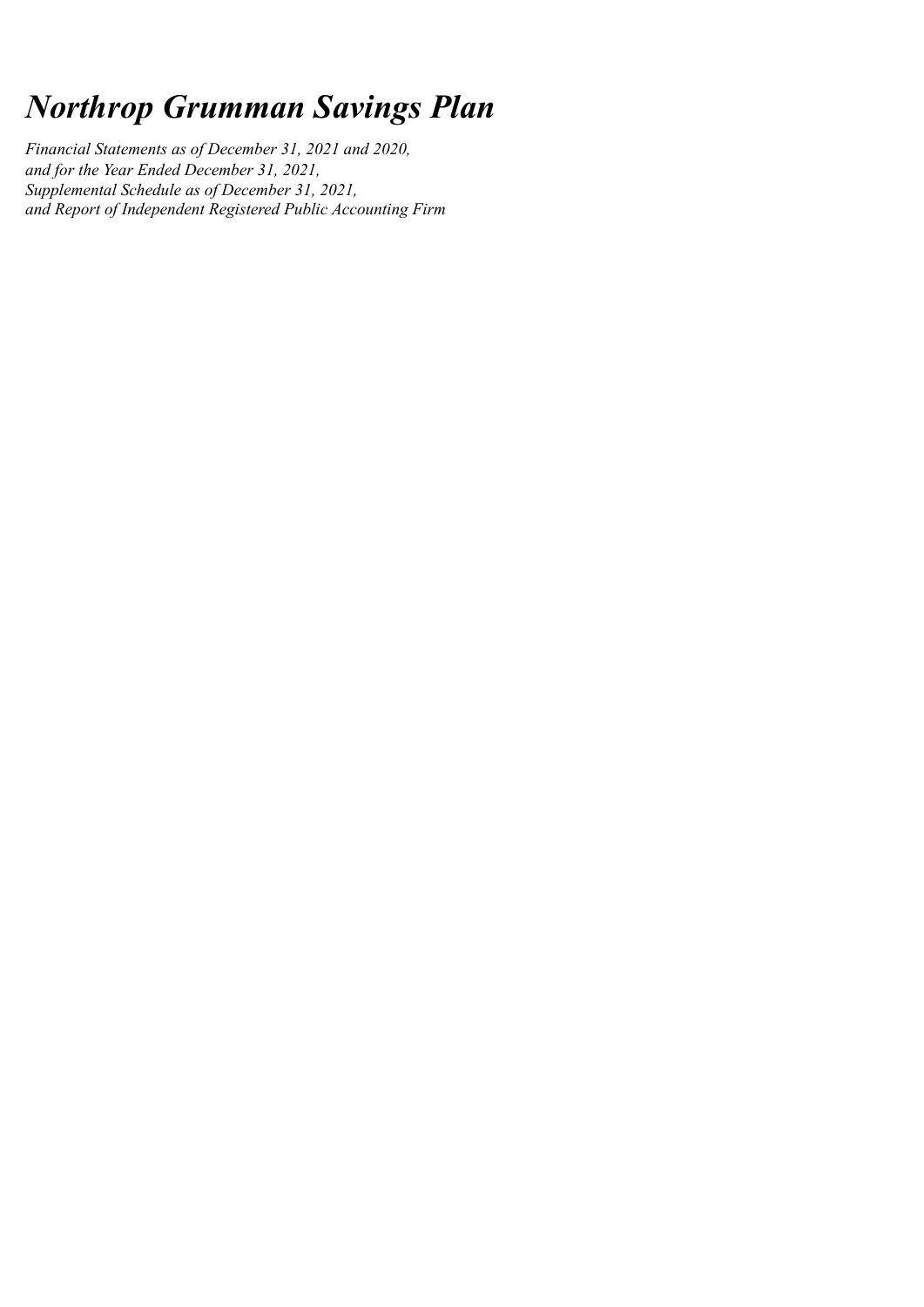# **TABLE OF CONTENTS**

<span id="page-2-0"></span>

| <b>REPORT OF INDEPENDENT REGISTERED PUBLIC ACCOUNTING FIRM</b>                                                                            | Page      |
|-------------------------------------------------------------------------------------------------------------------------------------------|-----------|
| <b>FINANCIAL STATEMENTS</b><br>Statements of Net Assets Available for Benefits as of December 31, 2021 and 2020                           |           |
| Statement of Changes in Net Assets Available for Benefits for the Year Ended December 31, 2021<br><b>Notes to Financial Statements</b>    | 4         |
| <b>SUPPLEMENTAL SCHEDULE</b><br>Form 5500, Schedule H, Part IV, Line 4i, Schedule of Assets (Held at End of Year) as of December 31, 2021 | <u>14</u> |
| <b>SIGNATURE</b>                                                                                                                          | 15        |
| <b>EXHIBIT INDEX</b>                                                                                                                      | 16        |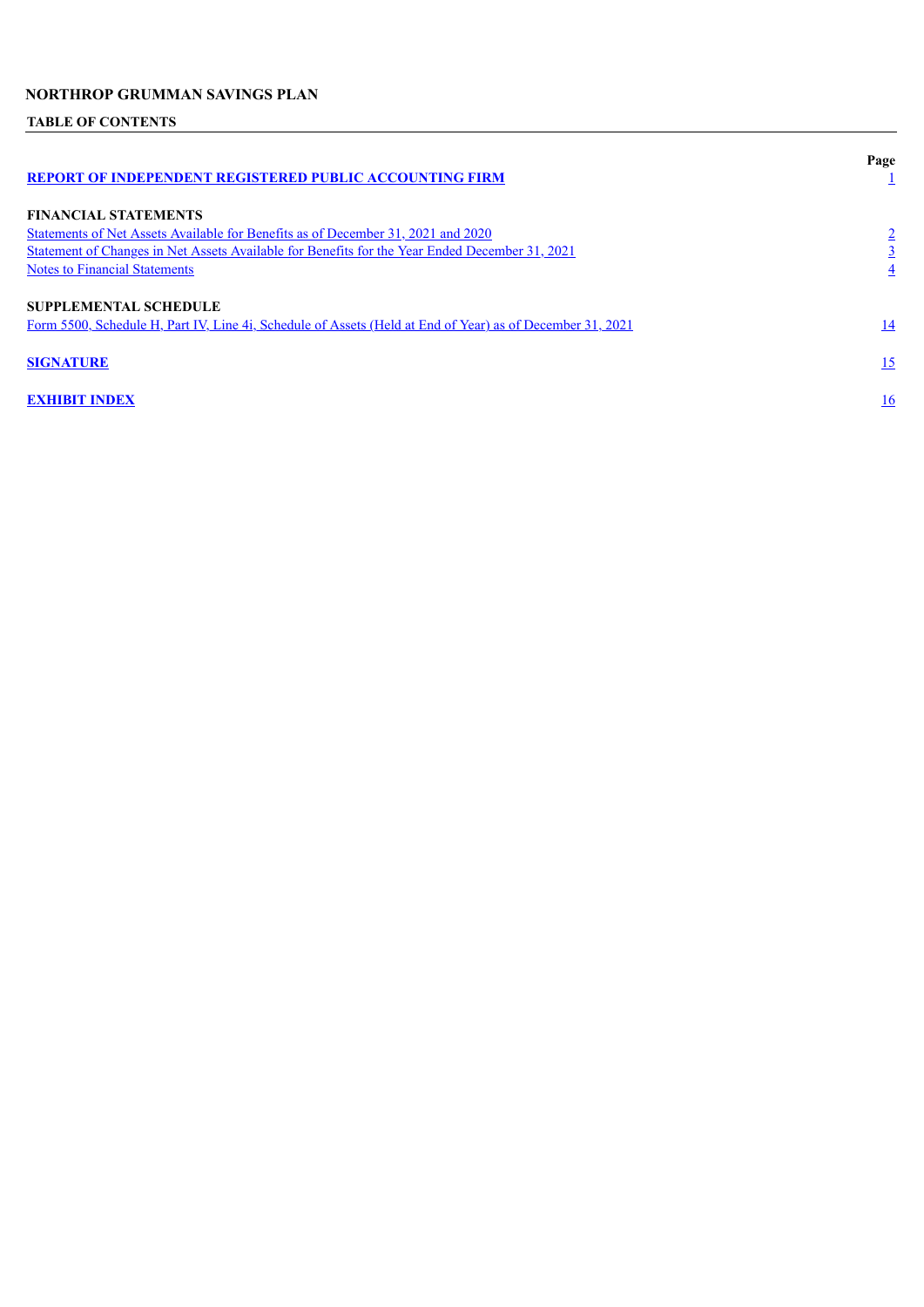#### **REPORT OF INDEPENDENT REGISTERED PUBLIC ACCOUNTING FIRM**

To the Benefit Plans Administrative Committee and Participants of Northrop Grumman Savings Plan Falls Church, VA

#### **Opinion on the Financial Statements**

We have audited the accompanying statements of net assets available for benefits of the Northrop Grumman Savings Plan (the "Plan") as of December 31, 2021 and 2020, the related statement of changes in net assets available for benefits for the year ended December 31, 2021, and the related notes (collectively referred to as the "financial statements"). In our opinion, the financial statements present fairly, in all material respects, the net assets available for benefits of the Plan as of December 31, 2021 and 2020, and the changes in net assets available for benefits for the year ended December 31, 2021, in conformity with accounting principles generally accepted in the United States of America.

#### **Basis for Opinion**

These financial statements are the responsibility of the Plan's management. Our responsibility is to express an opinion on the Plan's financial statements based on our audits. We are a public accounting firm registered with the Public Company Accounting Oversight Board (United States) (PCAOB) and are required to be independent with respect to the Plan in accordance with the U.S. federal securities laws and the applicable rules and regulations of the Securities and Exchange Commission and the PCAOB.

We conducted our audits in accordance with the standards of the PCAOB. Those standards require that we plan and perform the audit to obtain reasonable assurance about whether the financial statements are free of material misstatement, whether due to error or fraud. Our audits included performing procedures to assess the risks of material misstatement of the financial statements, whether due to error or fraud, and performing procedures that respond to those risks. Such procedures included examining, on a test basis, evidence regarding the amounts and disclosures in the financial statements. Our audits also included evaluating the accounting principles used and significant estimates made by management, as well as evaluating the overall presentation of the financial statements. We believe that our audits provide a reasonable basis for our opinion.

#### **Report on Supplemental Schedule**

The supplemental schedule of assets (held at end of year) as of December 31, 2021 has been subjected to audit procedures performed in conjunction with the audit of the Plan's financial statements. The supplemental schedule is the responsibility of the Plan's management. Our audit procedures included determining whether the supplemental schedule reconciles to the financial statements or the underlying accounting and other records, as applicable, and performing procedures to test the completeness and accuracy of the information presented in the supplemental schedule. In forming our opinion on the supplemental schedule, we evaluated whether the supplemental schedule, including its form and content, is presented in compliance with the Department of Labor's Rules and Regulations for Reporting and Disclosure under the Employee Retirement Income Security Act of 1974. In our opinion, such schedule is fairly stated, in all material respects, in relation to the financial statements as a whole.

1

/s/ DELOITTE & TOUCHE LLP

McLean, VA

June 15, 2022

<span id="page-3-0"></span>We have served as the auditor of the Plan since at least 1994; however, an earlier year could not be reliably determined.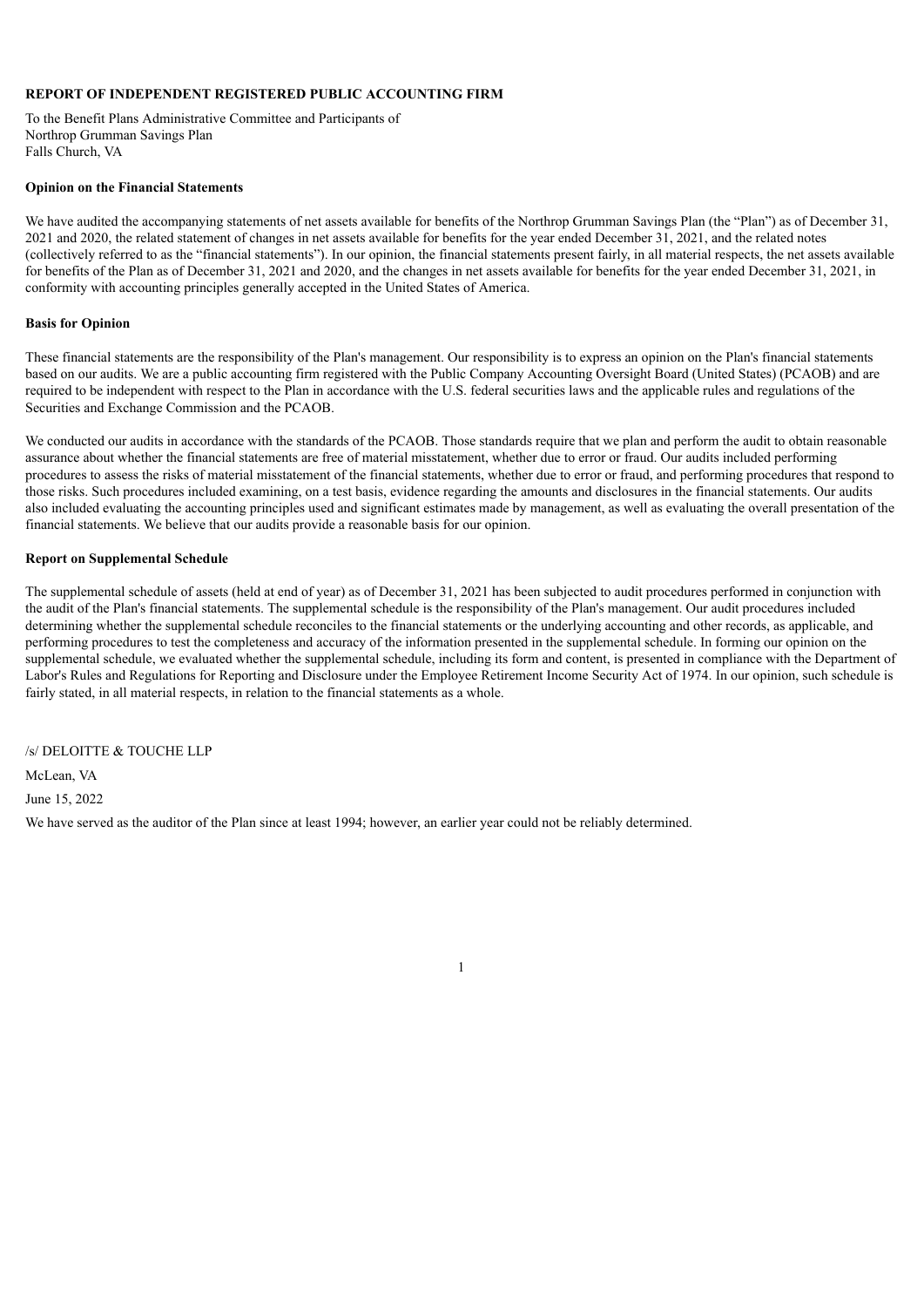# **STATEMENTS OF NET ASSETS AVAILABLE FOR BENEFITS**

|                                                                                 |              | December 31 |   |            |  |  |  |  |
|---------------------------------------------------------------------------------|--------------|-------------|---|------------|--|--|--|--|
| \$ in thousands                                                                 |              | 2021        |   | 2020       |  |  |  |  |
| <b>Assets:</b>                                                                  |              |             |   |            |  |  |  |  |
| Investments:                                                                    |              |             |   |            |  |  |  |  |
| Investment in Northrop Grumman Defined Contribution Plans Master Trust (Note 3) | $\mathbf{s}$ | 33,536,092  | S | 29,916,236 |  |  |  |  |
| Investment in brokerage account—at fair value                                   |              | 3,286,704   |   | 2,840,249  |  |  |  |  |
| Short-term investment fund—at fair value                                        |              | 763         |   | 707        |  |  |  |  |
| Total investments                                                               |              | 36,823,559  |   | 32,757,192 |  |  |  |  |
| Receivables:                                                                    |              |             |   |            |  |  |  |  |
| Notes receivable from participants                                              |              | 277,204     |   | 276,898    |  |  |  |  |
| <b>Employer contributions</b>                                                   |              | 82,994      |   | 145,955    |  |  |  |  |
| Participant contributions                                                       |              | 3,138       |   | 473        |  |  |  |  |
| Total receivables                                                               |              | 363,336     |   | 423,326    |  |  |  |  |
| Total assets                                                                    |              | 37,186,895  |   | 33,180,518 |  |  |  |  |
| <b>Liabilities:</b>                                                             |              |             |   |            |  |  |  |  |
| Accrued expenses                                                                |              | 2,023       |   | 1,937      |  |  |  |  |
| Net assets available for benefits                                               | \$           | 37,184,872  |   | 33,178,581 |  |  |  |  |

<span id="page-4-0"></span>*The accompanying notes are an integral part of these financial statements.*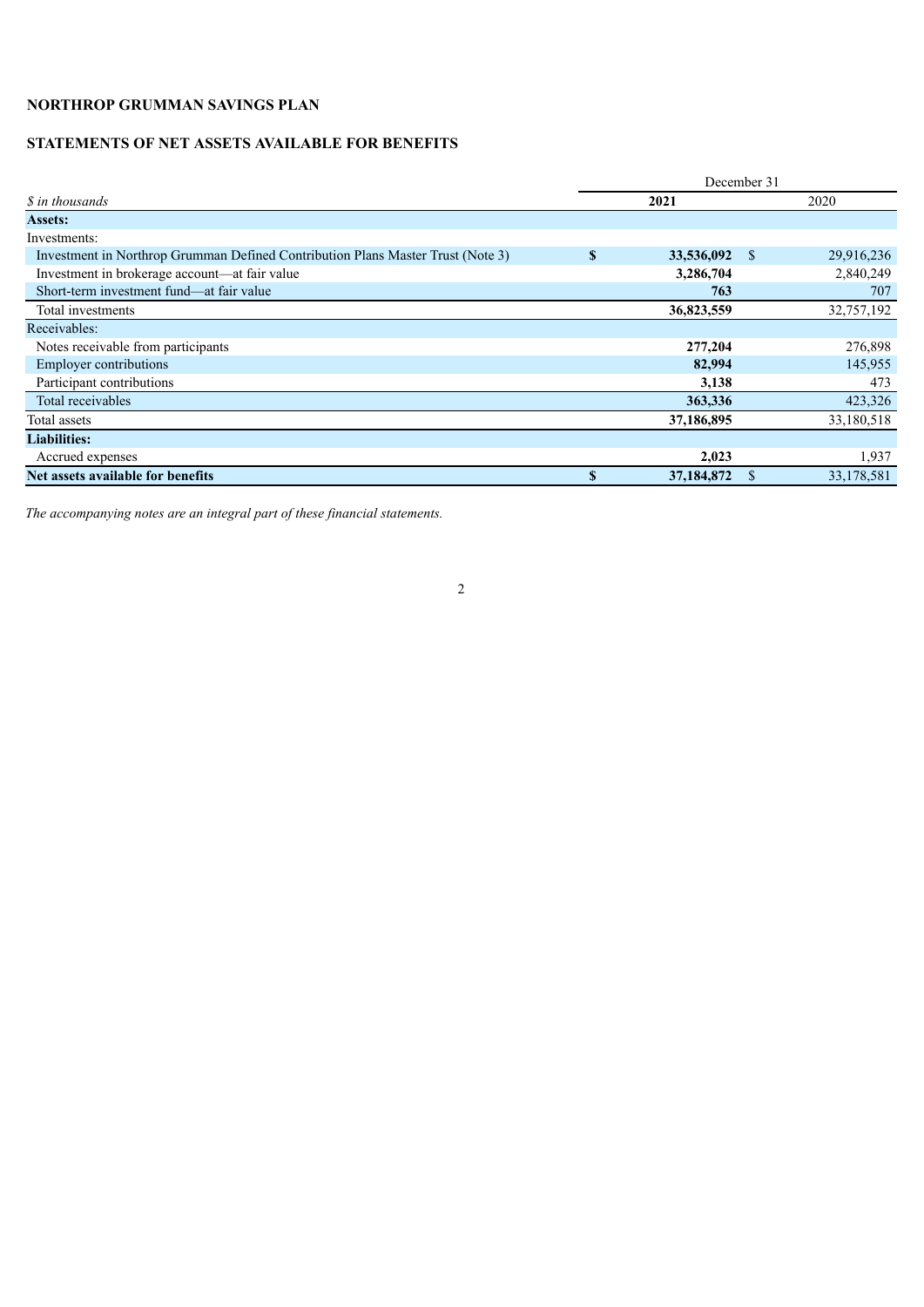# **STATEMENT OF CHANGES IN NET ASSETS AVAILABLE FOR BENEFITS**

|                                                                               |          | <b>Year Ended</b> |
|-------------------------------------------------------------------------------|----------|-------------------|
| <i>S</i> in thousands                                                         |          | December 31, 2021 |
| <b>Additions:</b>                                                             |          |                   |
| Investment income:                                                            |          |                   |
| Plan interest in the Northrop Grumman Defined Contribution Plans Master Trust | <b>S</b> | 4,471,341         |
| Other investments:                                                            |          |                   |
| Net appreciation in fair value of other investments                           |          | 361,304           |
| Dividends                                                                     |          | 89,055            |
| Interest                                                                      |          | 387               |
| Total investment income                                                       |          | 4,922,087         |
| Interest income on notes receivable from participants                         |          | 12,777            |
| Contributions:                                                                |          |                   |
| Participant contributions                                                     |          | 1,248,402         |
| <b>Employer contributions</b>                                                 |          | 557,788           |
| Rollover contributions                                                        |          | 174,356           |
| Total contributions                                                           |          | 1,980,546         |
| Total additions                                                               |          | 6,915,410         |
| <b>Deductions:</b>                                                            |          |                   |
| Benefits paid to participants                                                 |          | 2,896,794         |
| Expenses                                                                      |          | 12,325            |
| Total deductions                                                              |          | 2,909,119         |
| Increase in net assets                                                        |          | 4,006,291         |
| Net assets available for benefits                                             |          |                   |
| Beginning of year                                                             |          | 33,178,581        |
| End of year                                                                   | \$       | 37,184,872        |

<span id="page-5-0"></span>*The accompanying notes are an integral part of these financial statements.*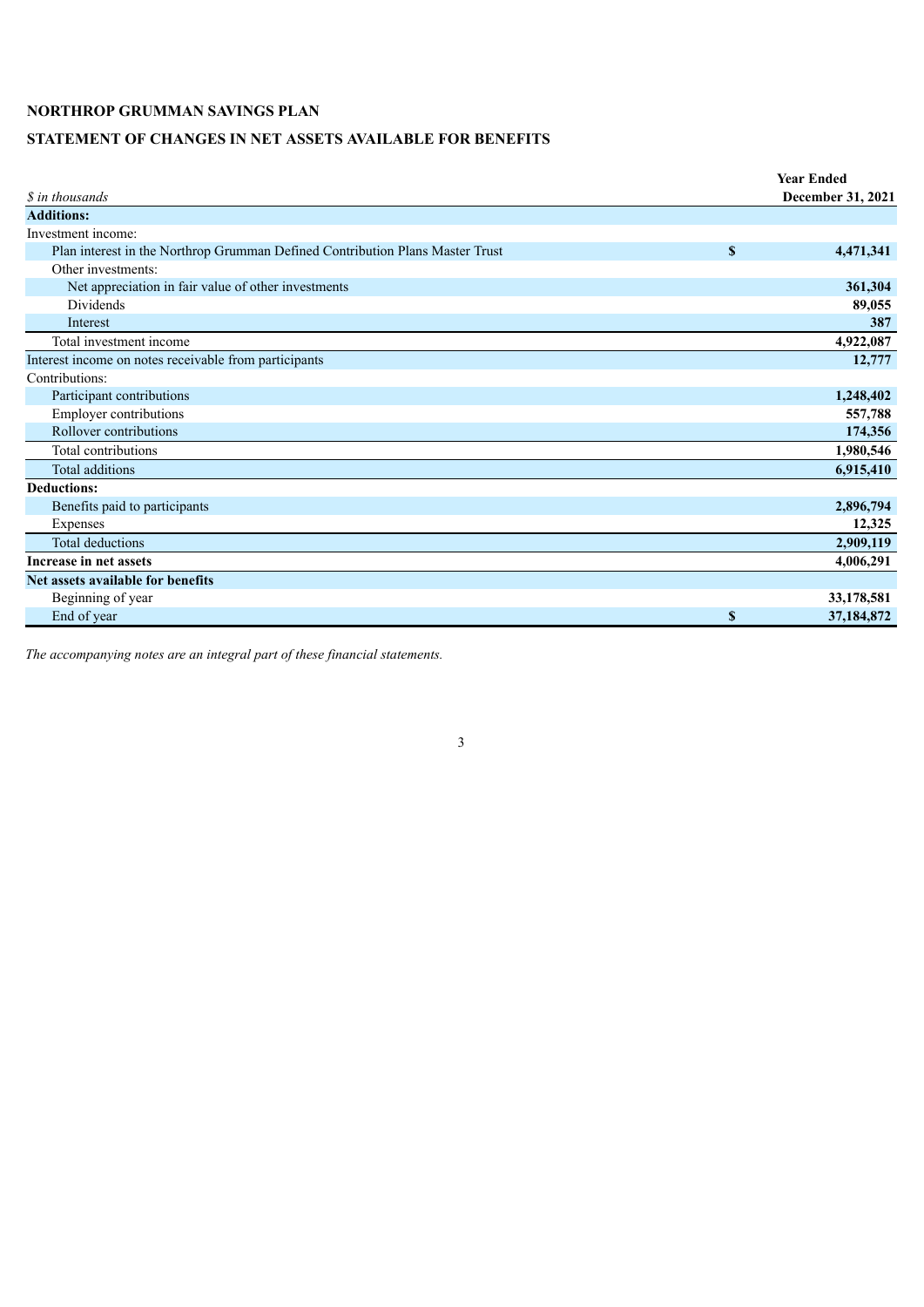#### **NOTES TO FINANCIAL STATEMENTS**

# **1. DESCRIPTION OF THE PLAN**

The following description of the Northrop Grumman Savings Plan (the "Plan") provides only general information. Participants should refer to the Plan document for a more complete description of the Plan's provisions.

#### **General**

The Plan is a qualified profit-sharing and stock bonus plan that includes an employee stock ownership plan sponsored by Northrop Grumman Corporation (the "Company" or "Plan sponsor"). The Plan was established February 1, 1962. The Plan's Benefit Plans Administrative and Investment Committees control and manage the operation of the Plan. State Street Bank and Trust Company ("State Street" or the "Trustee") serves as Trustee of the Plan. The Plan is subject to the provisions of the Employee Retirement Income Security Act of 1974, as amended ("ERISA").

All of the Plan's investments are participant directed. The Plan holds assets in the Northrop Grumman Defined Contribution Plans Master Trust (the "DC Master Trust"), as well as a short-term investment fund at the Trustee, and participant-directed brokerage accounts held in the Fidelity Brokerage Services LLC BrokerageLink Account ("BrokerageLink Account").

#### **Eligibility**

The Plan covers substantially all hourly and salaried employees of the Company who are at least 18 years old, are citizens or residents of the United States of America ("U.S."), are not covered under another plan, and whose pay is determined in accordance with the U.S Internal Revenue Code of 1986, as amended (the "Code") and processed on a U.S. payroll system of the Company.

#### **Contributions**

Participant contributions are subject to certain limitations imposed by the Code. Contributions can be made on a tax-deferred (pre-tax) basis, after-tax basis or to a Roth 401(k) on an after-tax basis, or a combination thereof through payroll withholdings. Participants may also contribute amounts representing benefit payments from certain pension plans sponsored by the Company and other qualified plans. Active participants may change the percentage of their contributions. First time eligible employees (newly hired, rehired, and certain transfers) are enrolled automatically into the Plan approximately 45 days after the date of hire, rehire, or transfer unless an alternative election is made. Contributions for those automatically enrolled in the Plan increase by one percent each year up to a maximum percentage specified by the Plan sponsor. Effective April 1, 2016, the automatic increase program was limited to pretax and Roth  $401(k)$  contributions.

For employees hired before April 1, 2016, the Company's matching contributions are generally as follows:

|                                   | Company |
|-----------------------------------|---------|
| <b>Employee Contribution</b>      | Match   |
| First 2% of eligible compensation | $100\%$ |
| Next 2% of eligible compensation  | 50 $\%$ |
| Next 4% of eligible compensation  | $25\%$  |
| Contributions over 8%             |         |

Certain employees (generally hired or rehired between July 1, 2008 and April 1, 2016), who meet the applicable Plan requirements, are also eligible to receive an additional employer contribution known as a Retirement Account Contribution ("RAC"). The RAC contribution is generally made annually, after the end of each plan year, and with few exceptions, eligible participants must be employed by the Company on December 31 of the plan year to receive the contribution in the first quarter of the following year. For the year ended December 31, 2021, the Company made a \$55.8 million RAC contribution which was remitted to the Plan in March 2022. This amount is included in employer contributions receivable in the statement of net assets available for benefits at December 31, 2021. The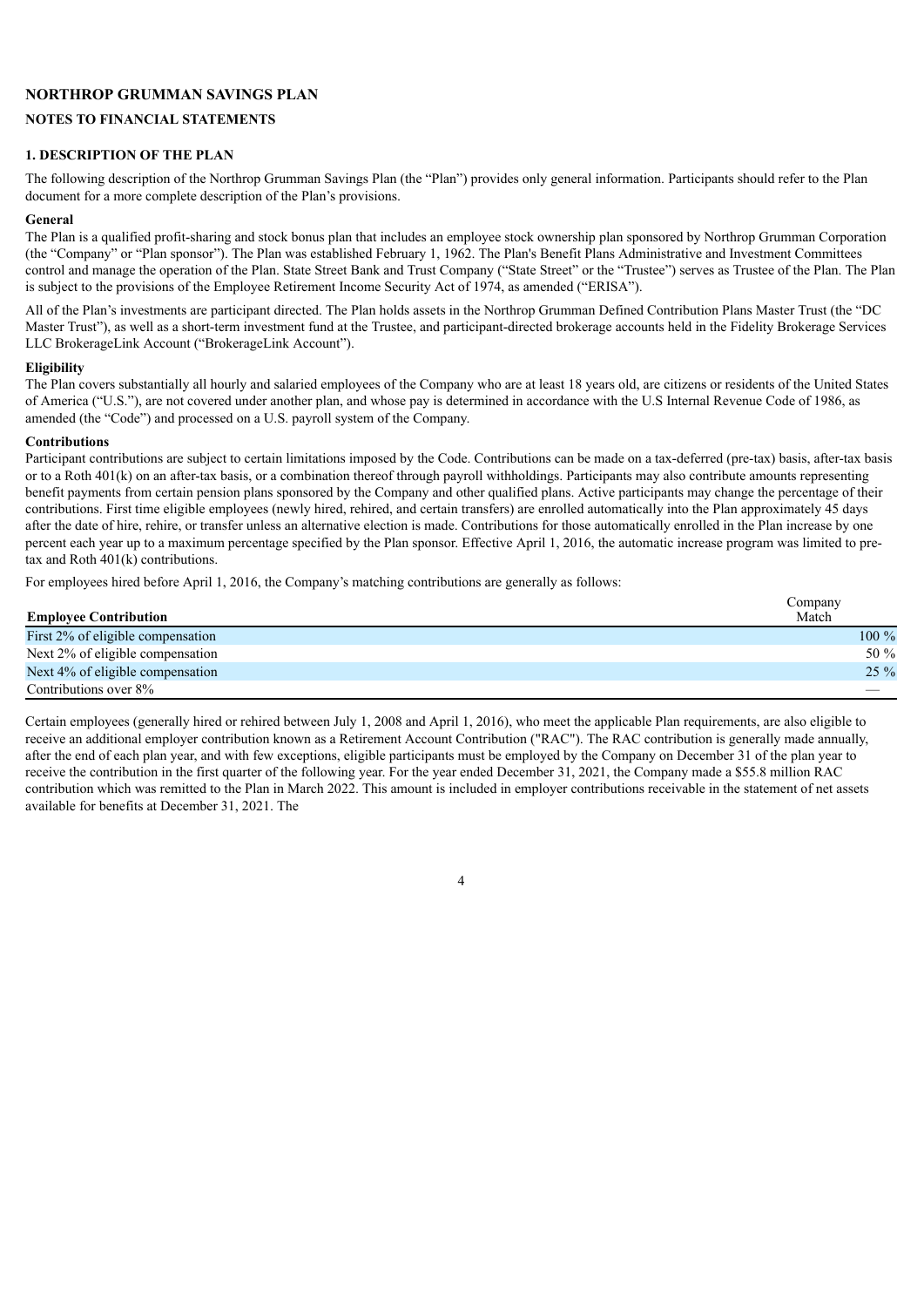amount is generally determined as a percentage of eligible compensation in accordance with the following table:

| Participant's Age as of December 31, 2016 | Percentage of<br>Compensation |
|-------------------------------------------|-------------------------------|
| Under 35                                  | $3\%$                         |
| $35 - 49$                                 | $4\%$                         |
| 50 or older                               | $5\%$                         |

Certain employees brought on as part of the June 2018 Orbital ATK, Inc acquisition, who were hired between January 1, 2007 and June 5, 2018, are also eligible to receive a Non-Elective Contribution ("NEC"). The NEC contribution is generally made annually, after the end of each plan year, and with few exceptions, eligible participants must be employed by the Company on December 31 of the plan year to receive the contribution in the first quarter of the following year. The NEC contribution ranges from 2.5 percent to 4.0 percent of eligible compensation based on age and years of service. For the year ended December 31, 2021, the Company made a \$26.4 million NEC contribution to the Plan, which was remitted to the Plan in March 2022. This amount is included in employer contributions receivable in the statement of net assets available for benefits at December 31, 2021.

For most employees hired after April 1, 2016 and certain employees who did not previously participate in a Company sponsored pension plan, receive a RAC or a NEC, the Company's matching contributions are generally as follows:

|                                                  | Company |
|--------------------------------------------------|---------|
| <b>Employee Contribution</b>                     | Match   |
| First 4% of eligible compensation                | $100\%$ |
| For employees with less than 5 years of service: |         |
| Next 4% of eligible compensation                 | $50\%$  |
| Contributions over 8%                            |         |
| For employees with 5 or more years of service:   |         |
| Next 6% of eligible compensation                 | 50 $\%$ |
| Contributions over 10%                           |         |

For the year ended December 31, 2020, the Company made a \$58.8 million discretionary profit sharing contribution to the Plan, which was remitted in February 2021. This amount is included in employer contributions receivable in the statement of net assets available for benefits at December 31, 2020.

#### **Participant Accounts**

Individual accounts are maintained for each Plan participant. Each participant account is credited with participant and Company contributions and an allocation of any Plan earnings from the DC Master Trust. Each participant account is charged with withdrawals and an allocation of any Plan losses and administrative expenses. Allocations are based on participant units. Participants are generally entitled to the net of these contributions, withdrawals and allocations to the extent of their vesting in the account.

#### **Vesting**

Plan participants are fully vested in the balance of their accounts from employee contributions and earnings thereon. Plan participants, other than participants covered under certain collective bargaining agreements, become fully vested in Company matching contributions, and earnings thereon, upon completion of three years of service. Plan participants who are eligible for RAC and NEC fully vest in those Company contributions, and earnings thereon, upon completion of three years of service.

#### **Investment Options**

Plan participants direct their employee and Company contributions to be invested in the investment funds described below. If direction is not provided by a participant, contributions are generally invested in an appropriate Retirement Path fund. The investment funds are managed by professional investment managers appointed by Plan management.

Subject to certain restrictions, participants may generally change their investment elections and transfer existing account balances between investment funds daily.

Contributions deposited into each investment fund are used to purchase units of that fund based on unit values that are updated daily prior to any Plan transactions. Plan transactions include contributions, withdrawals, distributions

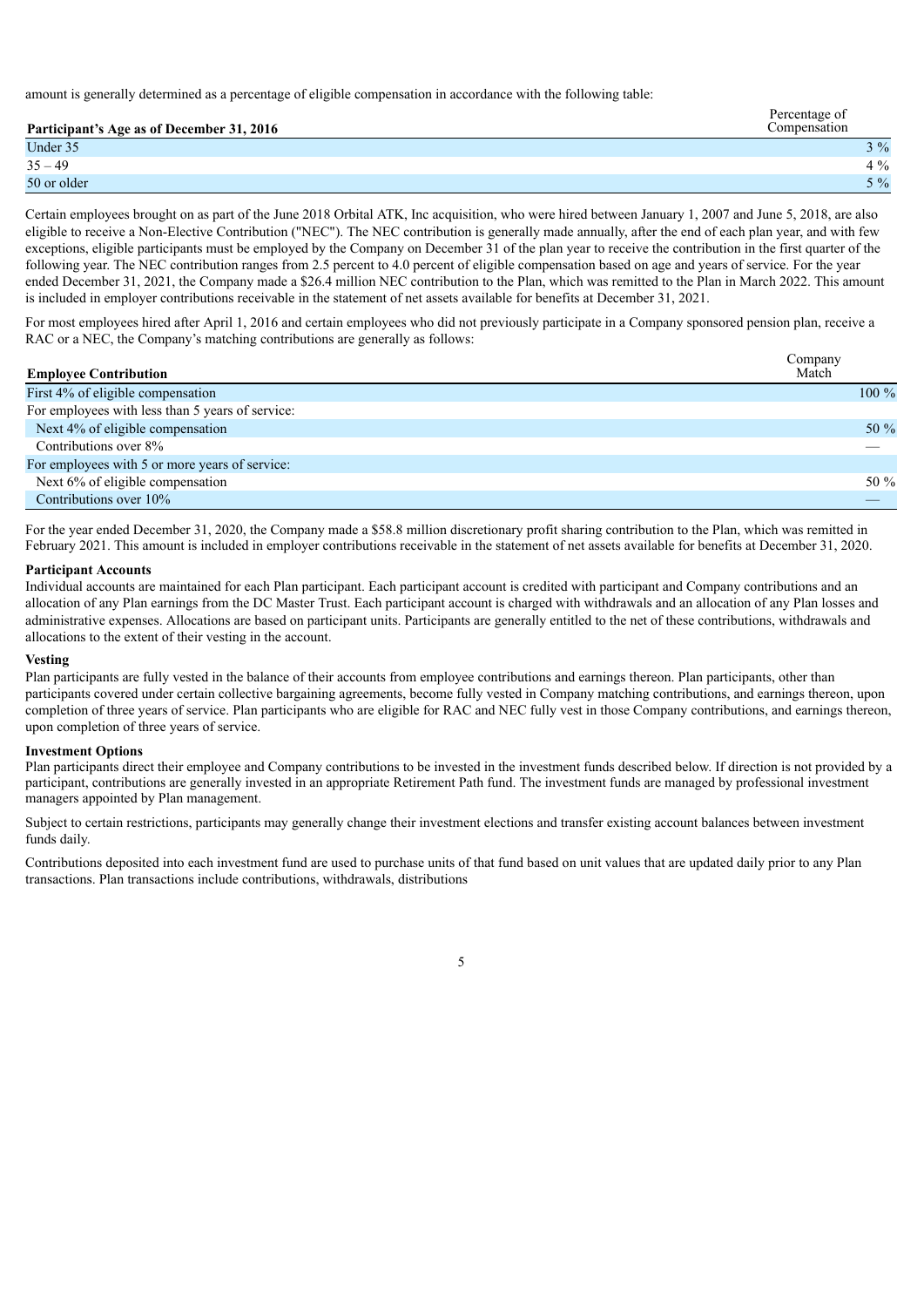and transfers. The value of each participant's account within each fund depends on two factors: the number of units purchased to date and the current value of each unit.

*U.S. Equity Fund* — The U.S. Equity Fund primarily consists of holdings in large and medium-sized U.S. company stocks. The fund's objective is to achieve a high total return through long-term growth of capital and the reinvestment of current income.

*U.S. Fixed-Income Fund* — The U.S. Fixed-Income Fund primarily consists of holdings in marketable, fixed-income securities rated within the three highest investment grades assigned by Moody's Investor Services or Standard & Poor's Corporation, U.S. Treasury or federal agency obligations, or cash equivalent instruments. The fund invests in a range of fixed-income securities that mature, on average, in eight to ten years. The U.S. Fixed-Income Fund provides direct ownership of fixed income securities.

*Stable Value Account (*"*Stable Value Account*"*)* — Investments in the Stable Value Account primarily include guaranteed investment contracts ("GICs"), cash and cash equivalents. See Note 5 for further information on GICs.

*Northrop Grumman Fund (*"*NG Stock Fund*"*)* — The NG Stock Fund invests primarily in Northrop Grumman Corporation common stock.

*Balanced Fund* — The Balanced Fund is designed to provide investors with a diversified portfolio consisting of targeted proportions of fixed-income securities (35 percent), U.S. equities (45 percent), and international equities (20 percent). The fund seeks to exceed the return of the bond market and approach the return of the stock market, but with less risk than an investment only in stocks.

*International Equity Fund* — The International Equity Fund consists of stocks of a diversified group of companies in developed countries outside of the U.S. The fund's objectives are capital appreciation over the long term, along with current income (dividends).

*Small Cap Fund* — The Small Cap Fund consists of a diversified group of U.S. companies with lower market capitalization and higher expected revenue growth than the large, well-established companies that make up the S&P 500 Index. The fund seeks to provide capital appreciation over the long term, rather than current income.

*Emerging Markets Fund* — The Emerging Markets Fund consists of a diversified portfolio of stocks issued by companies based in developing countries. The fund's objective is capital appreciation over the long term.

*Retirement Path Portfolios* — Each retirement path is a broadly diversified portfolio of funds consisting of equities, fixed-income securities and other investments tailored to the investment time horizon of the participants. The name of each strategy reflects the year when the participants will most likely begin to draw interest and/or principal out of their portfolio. The portfolio consists of eleven Retirement Path funds spanning to 2065.

The Plan also offers a participant-directed brokerage account. The BrokerageLink Account enables participants to invest in a range of investment options beyond the core investment options and retirement path funds offered by the Plan.

All funds may include common/collective trust ("CCT") funds. These funds manage pooled trust accounts, which group assets together to develop generally larger and more diversified portfolios. These funds may also include short-term investment funds.

#### **Notes Receivable from Participants**

Participants may borrow from their fund accounts in accordance with the Plan document, with loans of a minimum of \$1,000 up to a maximum equal to the lesser of \$50,000 reduced by the highest outstanding loan balance over the past 12 months, or 50 percent of their vested account balance. Loans are secured by the balance in the participant's account and are issued at an interest rate set at the prime rate plus one percent. Repayments are made from payroll deductions (for active employees) or other forms of payment (for former employees or employees on a leave of absence). As of December 31, 2021, participant loans were outstanding with maturities through 2036 and interest rates ranging from 3.25 percent to 11.5 percent. As of December 31, 2020, participant loans were outstanding with maturities through 2035 and interest rates ranging from 3.25 percent to 11.5 percent.

#### **Payment of Benefits**

Upon termination of employment with the Company (including termination due to death, disability, or retirement), participants may receive a lump-sum payment of their entire account balance (net of any outstanding loan balances). Otherwise, distributions generally begin on a participant's mandatory commencement date. Participants may roll over account balances to individual retirement accounts or another employer's qualified retirement plan.

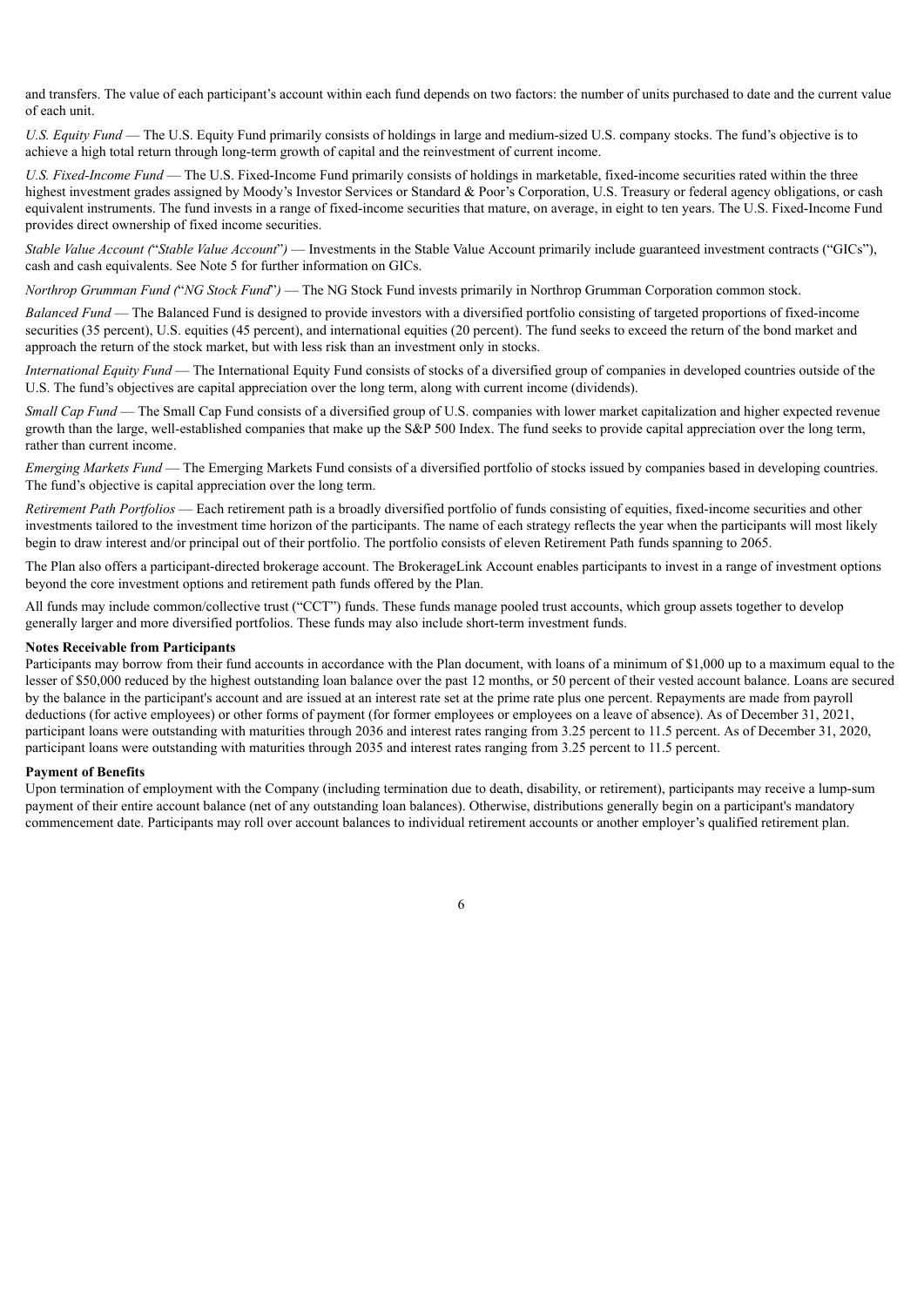Distributions from the NG Stock Fund may be paid in cash, stock, or a combination of the two, depending on the participant's election.

#### **Withdrawals**

Participants may withdraw all or a portion of their vested account in accordance with the Plan document, which provides for different rules for withdrawals based on whether or not the participant has reached age  $59<sup>1</sup>/2$ .

#### **Forfeited Accounts**

For the years ended December 31, 2021 and 2020, Plan forfeitures totaled \$20.5 million and \$13.0 million, respectively. Forfeited amounts may be used to reduce Company contributions or to offset Plan expenses. During the year ended December 31, 2021, employer contributions were reduced by \$20.5 million due to forfeitures. No forfeitures were used to offset Plan expenses during 2021.

#### **Administrative Changes due to CARES Act**

In March 2020, the Coronavirus Aid, Relief, and Economic Security Act (the "CARES Act") was enacted, and certain provisions of the CARES Act that pertain to retirement plans were implemented. As a result, Plan participants impacted by the Coronavirus disease 2019 ("COVID-19") were able to:

- Withdraw, penalty free, up to \$100,000 of vested account balances before December 31, 2020.
- Defer current active loan payments for the 2020 plan year.
- Take new loans up to \$100,000 of vested account balances before September 22, 2020.
- Suspend 2020 required minimum distributions ("RMD"), or for any RMD made prior to the enactment of the CARES Act, roll the RMD over to another eligible retirement plan within the prescribed timeframe according to IRS notice 2020-23.

#### **Multiple Employer Plan**

On January 30, 2021 (the "Closing Date"), the Company completed the sale of its federal IT and mission support services business to Peraton Inc ("Peraton"). Certain former Company employees transferring to Peraton in connection with the transaction became eligible to continue to participate in the Plan, with substantially the same benefits, from the Closing Date through December 31, 2021. During that time, Peraton became a participating employer of the Plan which qualified as a Multiple Employer Plan in accordance with IRS Code Section 413(c).

#### **2. SIGNIFICANT ACCOUNTING POLICIES**

#### **Basis of Accounting**

The accompanying financial statements have been prepared in accordance with accounting principles generally accepted in the United States of America ("GAAP").

#### **Use of Estimates**

The preparation of financial statements in accordance with GAAP requires management to make estimates and assumptions that affect the reported amounts of assets, liabilities and changes therein, and disclosure of contingent assets and liabilities. Actual results could differ materially from those estimates.

#### **Risks and Uncertainties**

The Plan invests in various securities, including U.S. and foreign government securities, corporate debt instruments, U.S. equities, asset-backed securities, common/collective trust funds and a stable value account. Investment securities are exposed to various risks, including interest rate and credit risk, overall market volatility, and risks related to U.S. and foreign government stability. Due to the level of risk associated with certain investment securities, it is reasonably possible that changes in the values of investment securities may occur in the near term, and those changes could materially affect the amounts reported in the financial statements.

COVID-19 was first reported in late 2019 and has since dramatically impacted the global health and economic environment, including millions of confirmed cases, business slowdowns or shutdowns, government challenges and market volatility. While Plan operations have not been significantly impacted by COVID-19, the Company and our global community continue to face challenges and we cannot predict how this dynamic situation will evolve or the impact it will have on the Plan's financial statements.

#### **Fair Value of Financial Instruments**

The Plan measures the fair value of its financial instruments using observable and unobservable inputs. Observable inputs reflect market data obtained from independent sources, while unobservable inputs reflect internal market

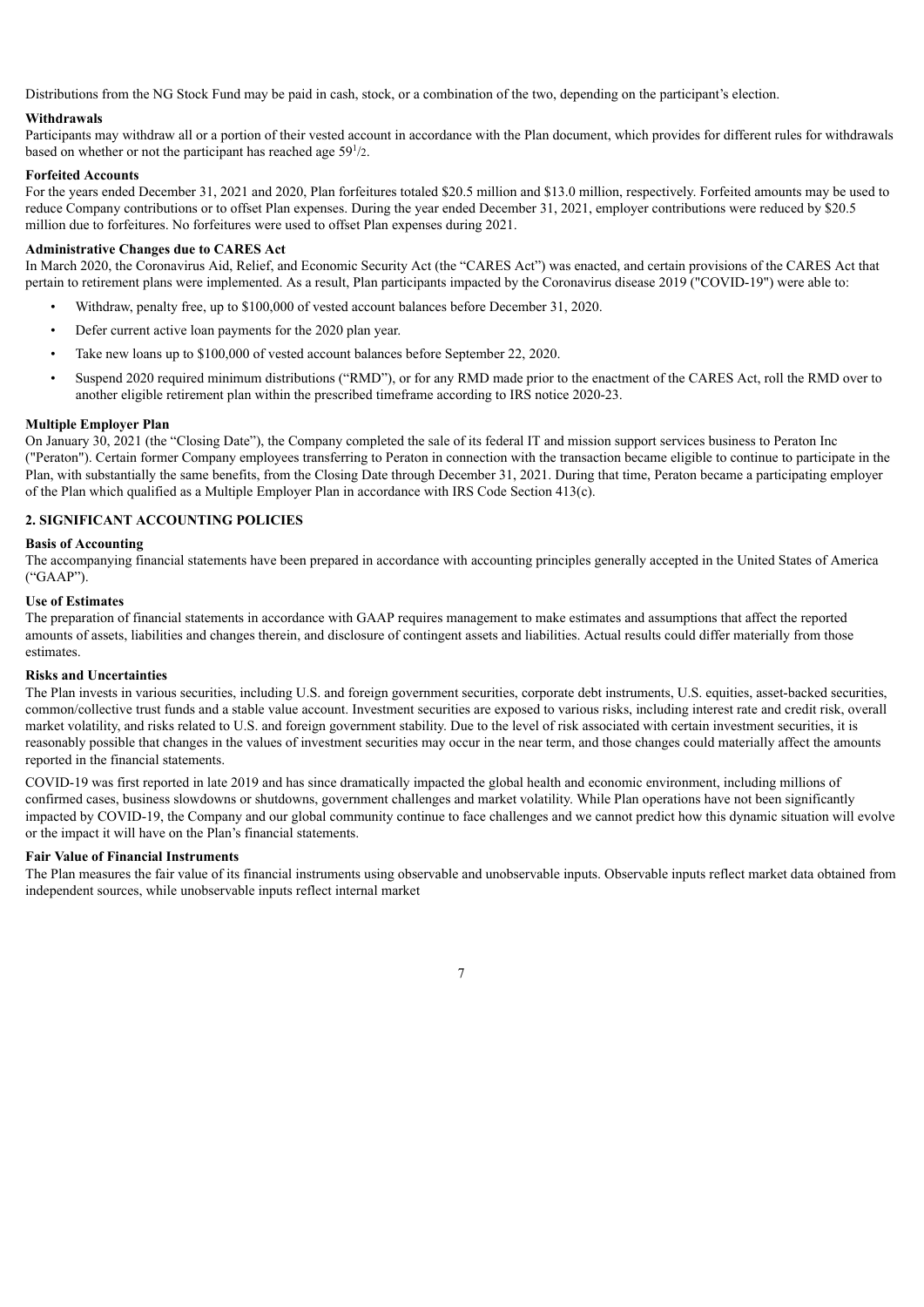assumptions. Assets are classified in their entirety based on the lowest level of input that is significant to the fair value measurement.

These two types of inputs create the following fair value hierarchy:

- Level 1 Quoted prices for identical instruments in active markets. Level 1 investments of the DC Master Trust and the Plan primarily include cash equivalents, short-term investment funds and U.S. equities.
- Level 2 Quoted prices for similar instruments in active markets; quoted prices for identical or similar instruments in markets that are not active; and model-derived valuations whose inputs are observable or whose significant value drivers are observable. Level 2 investments of the DC Master Trust and the Plan primarily include fixed-income securities based on broker quotes or model-derived valuations.
- Level 3 Significant inputs to the valuation model are unobservable. There were no Level 3 investments in the Plan during the years ended December 31, 2021 and 2020.

#### **Investment Valuation and Income Recognition**

The Plan's investments are stated at fair value with the exception of GICs held by the Plan through the Stable Value Account of the DC Master Trust, which are stated at contract value. Fair value of a financial instrument is the price that would be received to sell an asset or paid to transfer a liability in an orderly transaction between market participants at the measurement date (see Note 4). The GICs are stated at contract value because contract value is the amount that would be received by participants if they were to initiate permitted transactions under the terms of the Plan. Contract value is equal to the value of initial deposited principal, plus accumulated interest and additional deposits, minus withdrawals and expenses (see Note 5). Plan management provides direction and oversight of the valuation process. The fair value of Plan investments, including the underlying investments in the DC Master Trust and BrokerageLink Account, is determined as follows:

Investments in U.S. equity securities, which include common and preferred stock, are valued at the last reported sales price of the stock on the active market on which the securities are traded on the last business day of the plan year. Investments in CCT funds are valued based on the net asset value ("NAV") derived by investment managers, as a practical expedient. Short-term investment funds are valued at amortized cost, which approximates fair value. Fair values for other securities, including U.S. and foreign government, corporate debt, asset-backed and other fixed-income securities, which are not exchange-traded, are valued using third-party pricing services. These pricing services use, for example, recent broker-dealer quotations or model-based pricing methods that use significant observable inputs such as relevant yield curves, credit information of the underlying security, prepayment projections, cash flows and other security characteristics to determine fair value as of the last trading day of the year. If market values are not available from the above sources, the fair value is provided to the Trustee by the party with authority to trade in such securities (investment managers or Plan management, as applicable).

All securities and cash or cash equivalents are quoted in the local currency and then converted into U.S. dollars. Purchases and sales of securities are recorded on a trade-date basis. Interest income is recorded on the accrual basis. Dividends are recorded on the ex-dividend date. Broker commissions, transfer taxes, and other charges and expenses incurred in connection with the purchase, sale, or other disposition of securities or other investments are added to the cost of such securities or other investments, or are deducted from the proceeds of the sale or other disposition thereof, as appropriate. Taxes, if any, on fund assets, or on any gain resulting from the sale or other disposition of such assets, or on the earnings of the funds, are apportioned among the participants whose interests in the Plan are affected, and the share of such taxes apportioned to each such person is charged against their account in the Plan.

In performing any valuations or calculations required of the Trustee, the Trustee relies on the prices provided by pricing sources, the investment managers, Plan management or the participant's broker as a certification as to the value.

The DC Master Trust allocates investment income, realized gains and losses, and unrealized appreciation and depreciation on the underlying securities to the participating plans daily based upon the market value of each plan's investment. The realized gain or loss on investments is the difference between the proceeds received and the average cost of investments sold. The unrealized appreciation or depreciation is the aggregate difference between the current fair market value and the cost of investments.

#### **Notes Receivable from Participants**

Participant loans are measured at their unpaid principal balance plus accrued interest.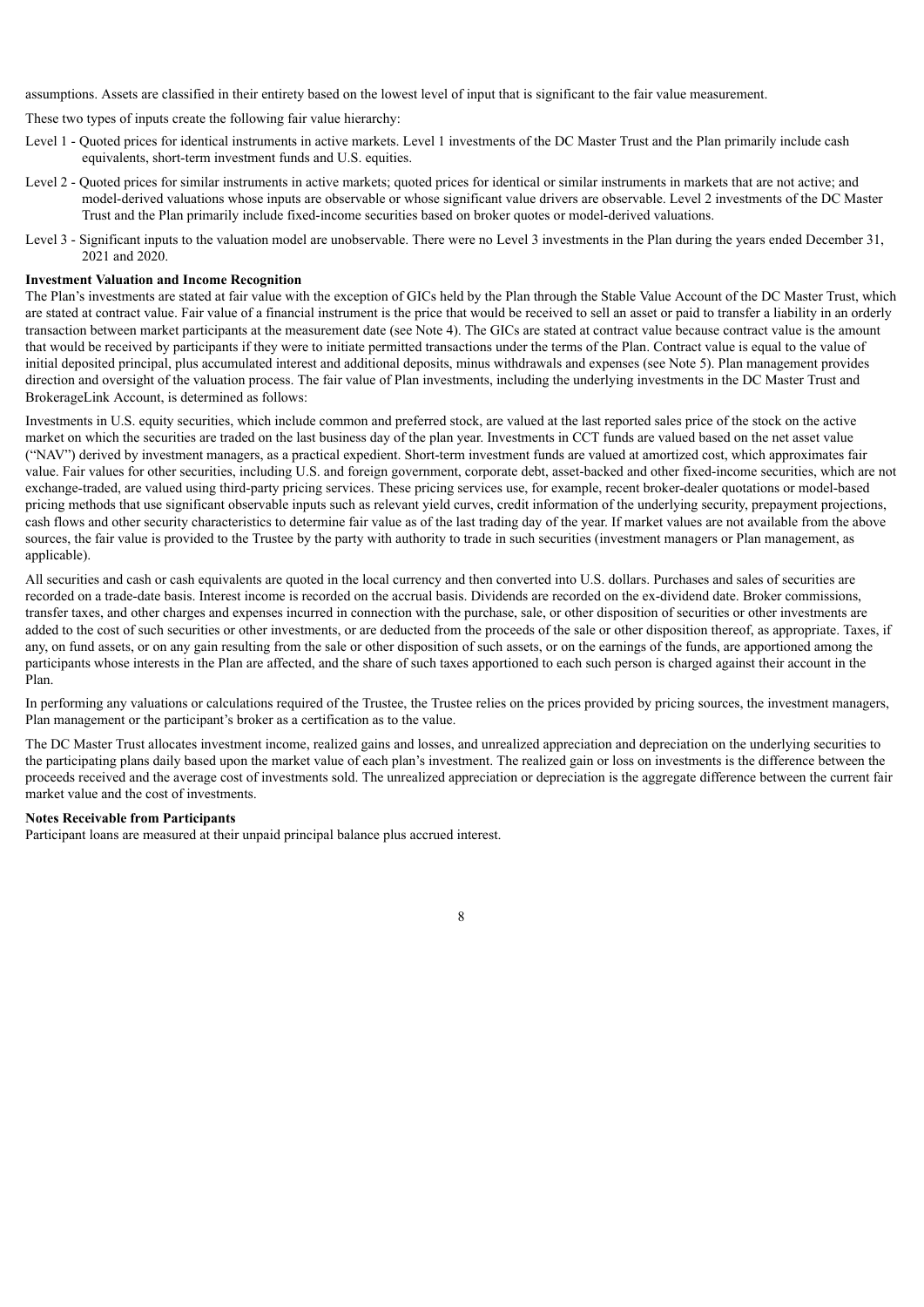#### **Expenses**

Plan expenses are paid by the Plan or the Plan sponsor as provided in the Plan document. Fees incurred by the Plan for investment management services of \$3.2 million are presented as an offset to total investment income in the Statement of Changes in Net Assets Available for Benefits for the year ended December 31, 2021.

#### **Payment of Benefits**

Benefit payments to participants are recorded upon distribution. Amounts allocated to accounts of participants who have elected to withdraw funds from the Plan but have not yet been paid were \$7.8 million and \$4.1 million at December 31, 2021 and 2020, respectively. These amounts continue to accrue investment earnings (losses) until paid.

#### **3. INVESTMENTS**

The Plan's investments consist of a divided interest in investments held by the DC Master Trust. Those investments are stated at fair value determined and reported by the Trustee in accordance with the DC Master Trust Agreement established by the Company.

The Plan's total divided interest represents 98 percent of total net assets reported by the Trustee of the DC Master Trust as of December 31, 2021 and 2020. The remaining assets in the DC Master Trust relate to the Northrop Grumman Financial Security and Savings Program.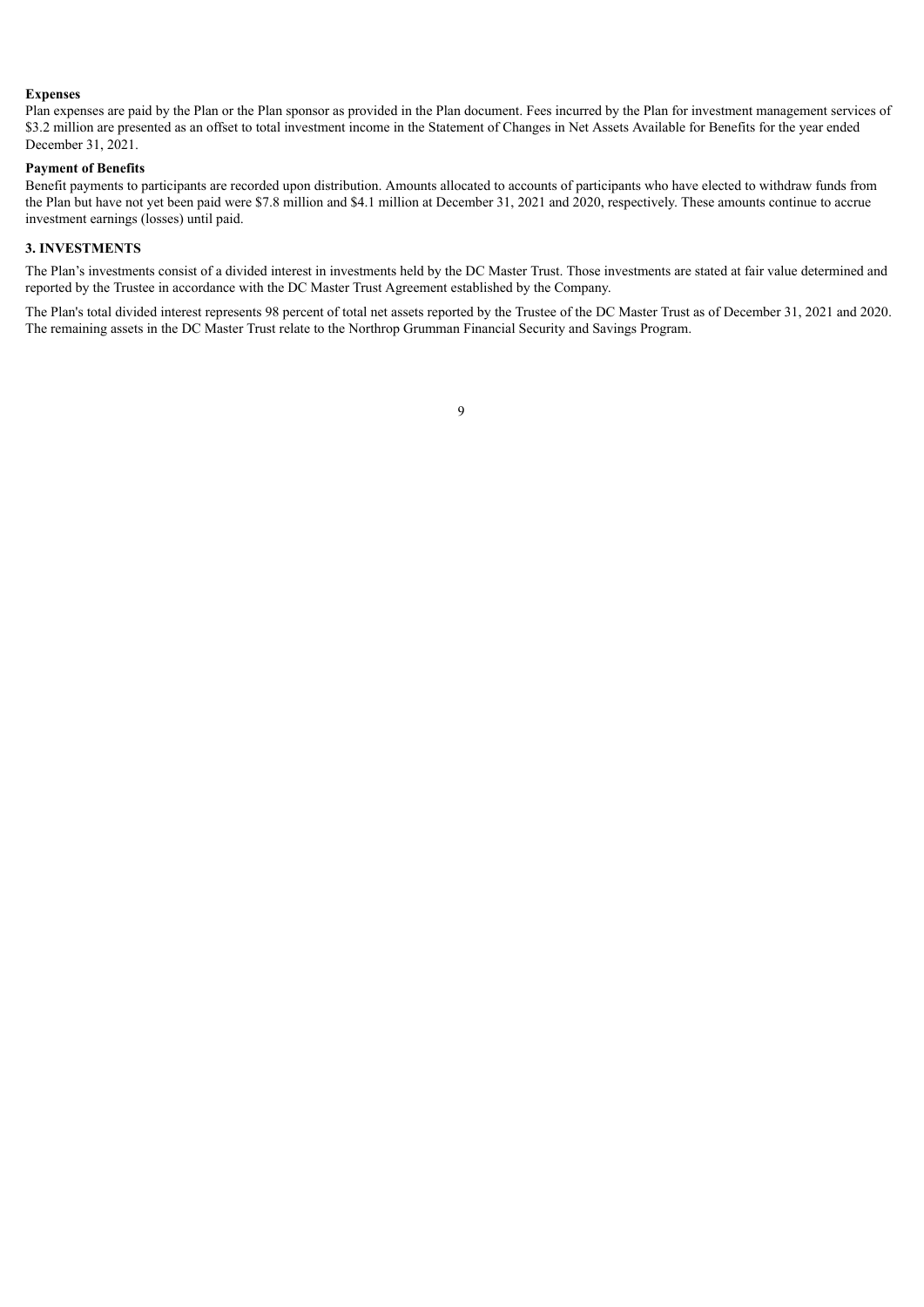The net assets of the DC Master Trust and the Plan's interest in Master Trust balances as of December 31, 2021 and 2020, are as follows:

|                                                           | <b>Master Trust Balances</b> |              |               |              |              |              | <b>Plan's Interest in Master Trust</b><br><b>Balances</b> |            |  |  |  |  |
|-----------------------------------------------------------|------------------------------|--------------|---------------|--------------|--------------|--------------|-----------------------------------------------------------|------------|--|--|--|--|
| <i>S</i> in thousands                                     |                              | 2021         | 2020          |              | 2021         |              | 2020                                                      |            |  |  |  |  |
| <b>Assets</b>                                             |                              |              |               |              |              |              |                                                           |            |  |  |  |  |
| At fair value:                                            |                              |              |               |              |              |              |                                                           |            |  |  |  |  |
| Cash equivalents and short-term investment fund           | S                            | 89,810       | <sup>S</sup>  | 140,019      | <b>S</b>     | 88,212 \$    |                                                           | 137,564    |  |  |  |  |
| U.S. equities                                             |                              | 3,470,954    |               | 3,014,688    |              | 3,452,145    |                                                           | 2,997,171  |  |  |  |  |
| Common/collective trust funds                             |                              | 26,763,365   |               | 22, 128, 785 |              | 26, 252, 718 |                                                           | 21,674,755 |  |  |  |  |
| Fixed-income securities                                   |                              |              |               |              |              |              |                                                           |            |  |  |  |  |
| U.S. and foreign government                               |                              |              |               | 463,264      |              |              |                                                           | 455,766    |  |  |  |  |
| Corporate debt                                            |                              |              |               | 403,118      |              |              |                                                           | 396,593    |  |  |  |  |
| Asset-backed                                              |                              |              |               | 392,573      |              |              |                                                           | 386,219    |  |  |  |  |
| Collateral held under securities lending agreements       |                              | 851,667      |               | 964,954      |              | 838,722      |                                                           | 949,336    |  |  |  |  |
| Assets on loan to third-party borrowers                   |                              |              |               | 90,227       |              |              |                                                           | 88,767     |  |  |  |  |
| Total investments at fair value                           |                              | 31,175,796   |               | 27,597,628   |              | 30,631,797   |                                                           | 27,086,171 |  |  |  |  |
| At contract value:                                        |                              |              |               |              |              |              |                                                           |            |  |  |  |  |
| Guaranteed investment contracts                           |                              | 3,808,328    |               | 3,873,952    |              | 3,739,747    |                                                           | 3,802,417  |  |  |  |  |
| <b>Total investments at contract value</b>                |                              | 3,808,328    |               | 3,873,952    |              | 3,739,747    |                                                           | 3,802,417  |  |  |  |  |
| Receivable from broker for investments sold               |                              | 5,481        |               | 785          |              | 5,385        |                                                           | 771        |  |  |  |  |
| Dividends, interest, taxes and other receivables          |                              | 9            |               | 7,203        |              | 8            |                                                           | 7,059      |  |  |  |  |
| <b>Total assets</b>                                       |                              | 34,989,614   |               | 31,479,568   |              | 34,376,937   |                                                           | 30,896,418 |  |  |  |  |
| <b>Liabilities</b>                                        |                              |              |               |              |              |              |                                                           |            |  |  |  |  |
| Collateral held under securities lending agreements       |                              | 851,667      |               | 964,954      |              | 838,722      |                                                           | 949,336    |  |  |  |  |
| Due to broker for securities purchased and other payables |                              | 2,234        |               | 31,390       |              | 2,123        |                                                           | 30,846     |  |  |  |  |
| <b>Total liabilities</b>                                  |                              | 853,901      |               | 996,344      |              | 840,845      |                                                           | 980,182    |  |  |  |  |
| <b>Net assets of the DC Master Trust</b>                  | $\mathbf{s}$                 | 34, 135, 713 | <sup>\$</sup> | 30,483,224   | $\mathbf{s}$ | 33,536,092   | $\mathbb{S}$                                              | 29,916,236 |  |  |  |  |

Investment income for the DC Master Trust for the plan year ended December 31, 2021, is as follows:

| <i>S</i> in thousands           |   | 2021      |
|---------------------------------|---|-----------|
| <b>Investment income</b>        |   |           |
| Net appreciation of investments | S | 4,420,287 |
| Interest                        |   | 77,950    |
| Dividends                       |   | 57,127    |
| Other income                    |   | 1,434     |
| Investment manager fees         |   | (3,226)   |
| <b>Total investment income</b>  |   | 4,553,572 |

#### **4. FAIR VALUE MEASUREMENTS**

Certain investments that are measured at fair value using NAV per share (or its equivalent) as a practical expedient are not required to be categorized in the fair value hierarchy tables. The total fair value of these investments is included in the tables below to permit reconciliation of the fair value hierarchy to amounts presented in the investments footnote (Note 3). These investments have no unfunded commitments, redemption notice periods greater than seven days or other redemption restrictions. As of December 31, 2021 and 2020, there were no investments expected to be sold at a value materially different than NAV.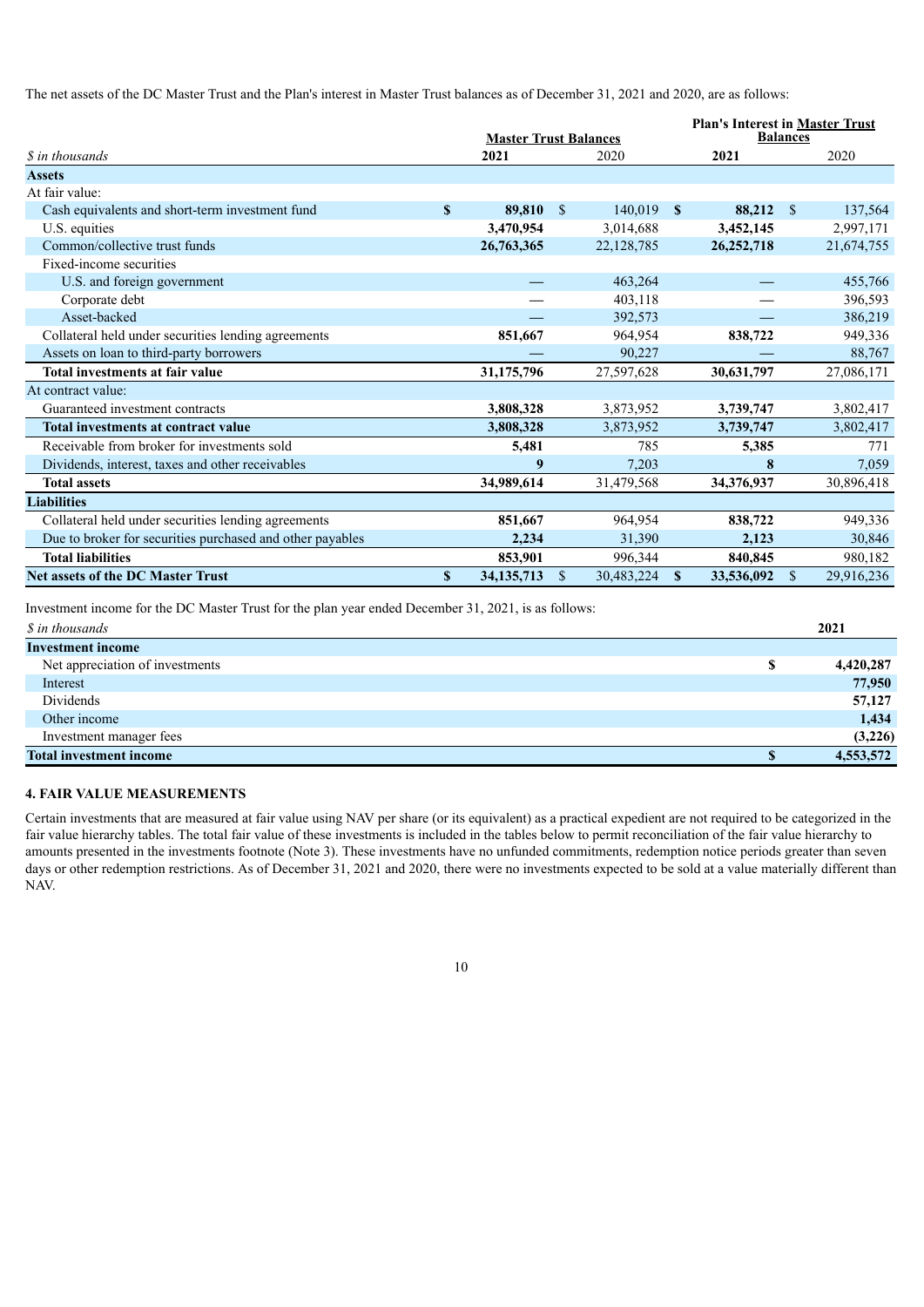The table below sets forth the fair value of the investments by level, measured on a recurring basis and held by the DC Master Trust as of December 31, 2021:

|                                                                         |                | 2021           |              |
|-------------------------------------------------------------------------|----------------|----------------|--------------|
| <i>S</i> in thousands                                                   | <b>Level 1</b> | <b>Level 2</b> | <b>Total</b> |
| DC Master Trust at fair value                                           |                |                |              |
| Cash equivalents and short-term investment fund                         | 17 S           | 89,793         | 89,810       |
| U.S. equities                                                           | 3,470,954      |                | 3,470,954    |
| Collateral held under securities lending agreements                     |                | 851,667        | 851.667      |
| Common/collective trust funds valued using NAV as a practical expedient |                |                | 26,763,365   |
| <b>Total DC Master Trust at fair value</b>                              | 3,470,971      | 941,460        | 31,175,796   |

The table below sets forth the fair value of the BrokerageLink Account and short-term investment fund, by level, measured on a recurring basis, and held by the Plan as of December 31, 2021:

|                                                                | 2021           |  |         |  |              |
|----------------------------------------------------------------|----------------|--|---------|--|--------------|
| <i>S</i> in thousands                                          | <b>Level 1</b> |  | Level 2 |  | <b>Total</b> |
| <b>Other Plan investments</b>                                  |                |  |         |  |              |
| BrokerageLink Account                                          | 3,286,704      |  |         |  | 3,286,704    |
| State Street Bank and Trust Company short-term investment fund |                |  | 763     |  | 763          |
| <b>Total other Plan investments</b>                            | 3,286,704      |  | 763     |  | 3,287,467    |

The table below sets forth the fair value of the investments by level, measured on a recurring basis and held by the DC Master Trust as of December 31, 2020:

|                                                               | 2020 |           |    |           |     |              |
|---------------------------------------------------------------|------|-----------|----|-----------|-----|--------------|
| <i>S</i> in thousands                                         |      | Level 1   |    | Level 2   |     | Total        |
| DC Master Trust at fair value                                 |      |           |    |           |     |              |
| Cash equivalents and short-term investment fund               | \$   | 3,200     | -S | 136,819   | \$. | 140,019      |
| U.S. equities                                                 |      | 3,014,688 |    |           |     | 3,014,688    |
| Fixed-income securities                                       |      |           |    |           |     |              |
| U.S. and foreign government                                   |      |           |    | 551,359   |     | 551,359      |
| Corporate debt                                                |      |           |    | 405,250   |     | 405,250      |
| Asset-backed                                                  |      |           |    | 392,573   |     | 392,573      |
| Collateral held under securities lending agreements           |      |           |    | 964,954   |     | 964,954      |
| Common/collective trust funds valued using NAV as a practical |      |           |    |           |     |              |
| expedient                                                     |      |           |    |           |     | 22, 128, 785 |
| <b>Total DC Master Trust at fair value</b>                    |      | 3,017,888 |    | 2,450,955 |     | 27,597,628   |

The table below sets forth the fair value of the BrokerageLink Account and short-term investment fund, by level, measured on a recurring basis, and held by the Plan as of December 31, 2020:

|                                                                |           | 2020    |                   |           |
|----------------------------------------------------------------|-----------|---------|-------------------|-----------|
| <i>S</i> in thousands                                          | Level :   | Level 2 |                   | Total     |
| <b>Other Plan investments</b>                                  |           |         |                   |           |
| BrokerageLink Account                                          | 2,840,249 |         | $\hspace{0.05cm}$ | 2,840,249 |
| State Street Bank and Trust Company short-term investment fund |           |         | 707               | 707       |
| <b>Total other Plan investments</b>                            | 2.840.249 |         | 707               | 2,840,956 |

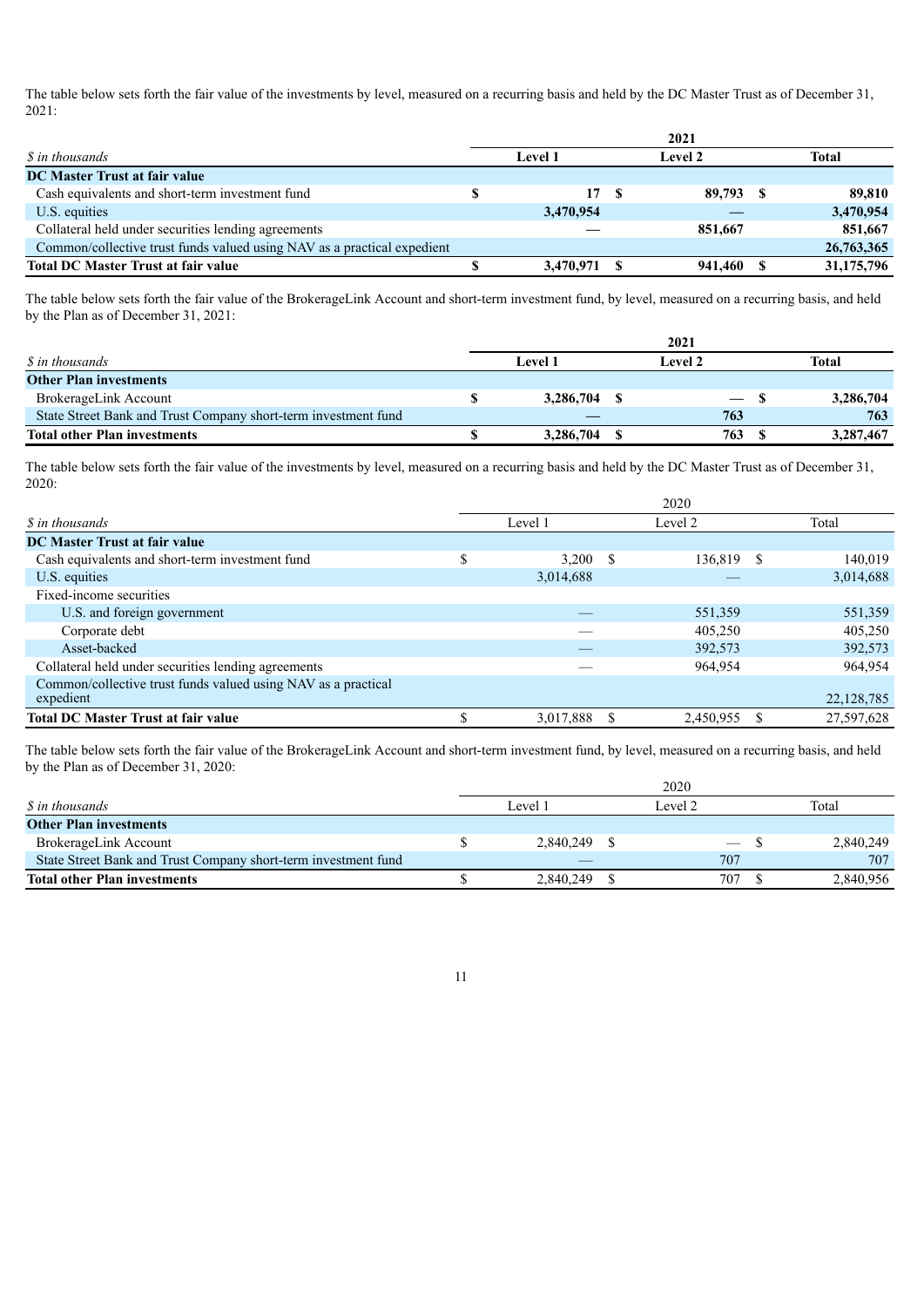#### **5. INTEREST IN GUARANTEED INVESTMENT CONTRACTS**

Guaranteed investment contracts consist of fully benefit-responsive wrapper contracts that provide specified interest rates. Realized and unrealized gains and losses on the underlying assets are not reflected immediately in the net assets of the Plan, but are amortized as adjustments to the future interestcrediting rate over a period equal to or less than the duration of the underlying assets. Primary variables affecting the future crediting rate of the wrapper contracts include the current yield of underlying assets, the duration of underlying assets, and the difference between the market value and contract value of underlying assets.

Investments held in guaranteed investment contracts (at contract value) totaled \$3.8 billion and \$3.9 billion, respectively, as of December 31, 2021 and 2020.

Certain events, such as Plan termination or a plan merger initiated by the Plan sponsor, may limit the ability of the Plan to transact at contract value or may allow for the termination of the wrapper contract at less than contract value. Plan management believes that the occurrence of events that may limit the ability of the Plan to transact at less than contract value is not probable.

#### **6. THIRD PARTY BORROWINGS**

The DC Master Trust participates in a securities lending program with State Street through the Fixed Income Fund and the separately managed Stable Value Account. The program allows State Street to loan securities, which are assets of the DC Master Trust, to approved borrowers. Such assets could be subject to sale restrictions in the event security lending agreements are terminated and the securities have not been returned to the DC Master Trust. DC Master Trust assets on loan to third-party borrowers under security lending agreements are as follows:

|                                                          | December 31 |         |  |      |         |
|----------------------------------------------------------|-------------|---------|--|------|---------|
| <i>S</i> in thousands                                    | 2021        |         |  | 2020 |         |
| Underlying securities of guaranteed investment contracts |             | 833,852 |  |      | 855,796 |
| Fixed-income securities                                  |             |         |  |      |         |
| U.S. and foreign government                              |             |         |  |      | 88,095  |
| Corporate debt                                           |             |         |  |      | 2,132   |
| <b>Total fixed-income securities</b>                     |             |         |  |      | 90,227  |
| DC Master Trust Assets on loan to third-party borrowers  |             | 833,852 |  |      | 946,023 |

State Street requires borrowers, pursuant to a security loan agreement, to deliver collateral to secure each loan. The initial collateral required is 102 percent of the fair value of U.S. securities borrowed and 105 percent for foreign equity securities borrowed. The DC Master Trust bears the risk of loss with respect to any unfavorable change in fair value of the invested cash collateral. However, the borrower bears the risk of loss related to the decrease in the fair value of the securities collateral and, therefore, may have to deliver additional cash or securities to maintain the required collateral. In U.S. markets, State Street generally enters into a netting arrangement with a borrower which permits the netting of mark-to-market exposure for transactions within the lending program with that borrower. Such arrangements would cover lending transactions with the borrower and reverse repurchase agreements of cash collateral involving investment of the collateral. State Street may also negotiate a right of offset in the event of borrower default. In the event of borrower default, State Street indemnifies the DC Master Trust against any loss of the amount loaned. As of December 31, 2021, cash and non-cash collateral associated with securities on loan totaled \$792 million and \$60 million, respectively. As of December 31, 2020, cash and non-cash collateral associated with securities on loan totaled \$767 million and \$198 million, respectively. All of the securities on loan are collateralized at more than 102 percent.

#### **7. EXEMPT PARTY-IN-INTEREST TRANSACTIONS**

Party-in-interest transactions through the DC Master Trust include the purchase and sale of investments managed by affiliates of the Plan's Trustee and transactions involving Northrop Grumman Corporation common stock. The NG Stock Fund within the DC Master Trust held 9.0 million and 9.9 million shares of common stock of the Company with a fair value of \$3.5 billion and \$3.0 billion at December 31, 2021 and 2020, respectively. The Plan's interest in the net assets of the NG Stock Fund was approximately 99.5 percent and 99.4 percent at December 31, 2021 and 2020, respectively. During 2021, the NG Stock Fund earned dividends of \$57.1 million from its investment in Northrop Grumman Corporation common stock.

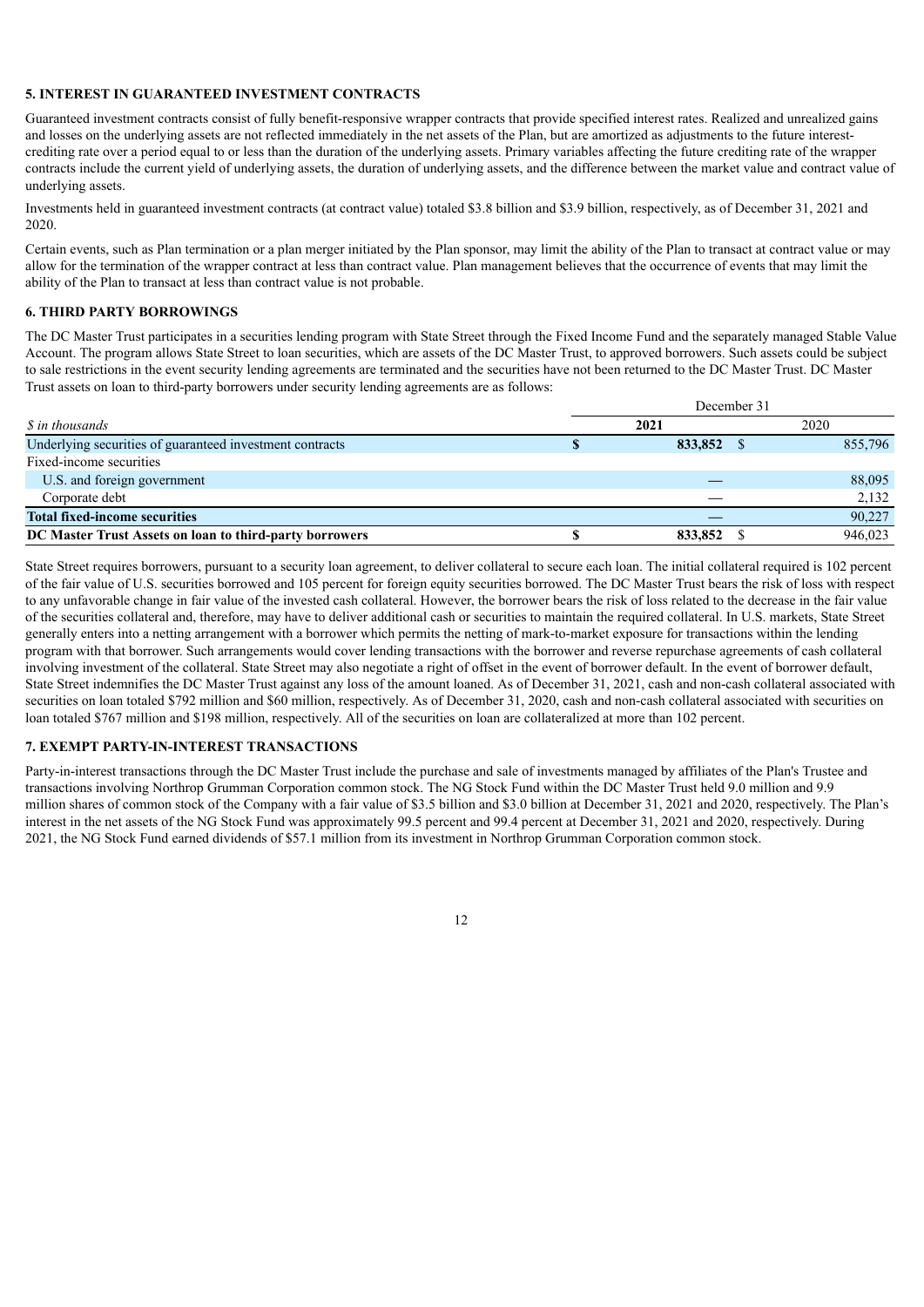State Street affiliates managed \$0.8 million and \$0.7 million of Plan assets held in a short-term investment fund as of December 31, 2021 and 2020, respectively. The Plan paid \$0.6 million to the Trustee in fees during the year ended December 31, 2021.

The DC Master Trust utilized various investment managers to manage its net assets. These net assets may be invested into funds also managed by the investment managers. Therefore, these transactions qualify as party-in-interest transactions. The Plan had transactions with the Trustee's short-term investment fund, a liquidity pooled fund in which participation commences and terminates on a daily basis. In Plan management's opinion, fees paid during the year for services rendered by parties-in-interest were based upon customary and reasonable rates for such services.

#### **8. PLAN TERMINATION**

Although it has not expressed any intention to do so, the Company has the right under the Plan provisions to discontinue its contributions at any time and to terminate the Plan subject to ERISA provisions. In the event of a Plan termination, the interests of all participants in their accounts would become 100 percent vested.

#### **9. FEDERAL INCOME TAX STATUS**

The Plan obtained its latest determination letter dated August 31, 2021, in which the IRS determined that the Plan's terms at the time of the determination letter application were in compliance with applicable sections of the Code and, therefore, is exempt from taxation. In December 2016, the IRS began publishing a Required Amendments List for individually designed plans which specifies changes in qualification requirements. The list is published annually and requires plans to be amended for each item on the list, as applicable, to retain its tax-exempt status. Management believes the Plan and related trust are currently designed, have been amended, and are being operated in compliance with the applicable requirements of the Code. Therefore, no provision for income taxes has been included in the Plan's financial statements.

#### **10. RECONCILIATION OF FINANCIAL STATEMENTS TO FORM 5500**

A reconciliation of net assets available for benefits per the financial statements to Form 5500 is as follows:

|                                                                | December 31 |            |              |  |
|----------------------------------------------------------------|-------------|------------|--------------|--|
| <i>S</i> in thousands                                          |             | 2021       | 2020         |  |
| Net assets available for benefits per the financial statements |             | 37,184,872 | 33,178,581   |  |
| Less amounts allocated to withdrawing participants             |             | (7, 773)   | (4,132)      |  |
| Net assets available for benefits per Form 5500                |             | 37,177,099 | 33, 174, 449 |  |

A reconciliation of benefits paid to participants per the financial statements to Form 5500 for the year ended December 31, 2021, is as follows:  $\phi$  *i t*<sub>1</sub>

| s in inousanas                                                          |           |
|-------------------------------------------------------------------------|-----------|
| Benefits paid to participants per the financial statements              | 2,896,794 |
| Add amounts allocated to withdrawing participants at December 31, 2021  | 7.773     |
| Less amounts allocated to withdrawing participants at December 31, 2020 | (4,132)   |
| <b>Benefits paid to participants per Form 5500</b>                      | 2,900,435 |
|                                                                         |           |

Amounts allocated to withdrawing participants are recorded on Form 5500 for benefit claims that have been processed and approved for payment prior to December 31, 2021 and 2020, but not yet paid as of that date.

#### **11. SUBSEQUENT EVENTS**

<span id="page-15-0"></span>Effective January 1, 2022 (the "Separation Date"), certain former Company employees transferred to Peraton (Note 1) were no longer be eligible to actively participate in the Plan. As such, the Plan reverted to a Single Employer Plan on the Separation Date.

\*\*\*\*\*\*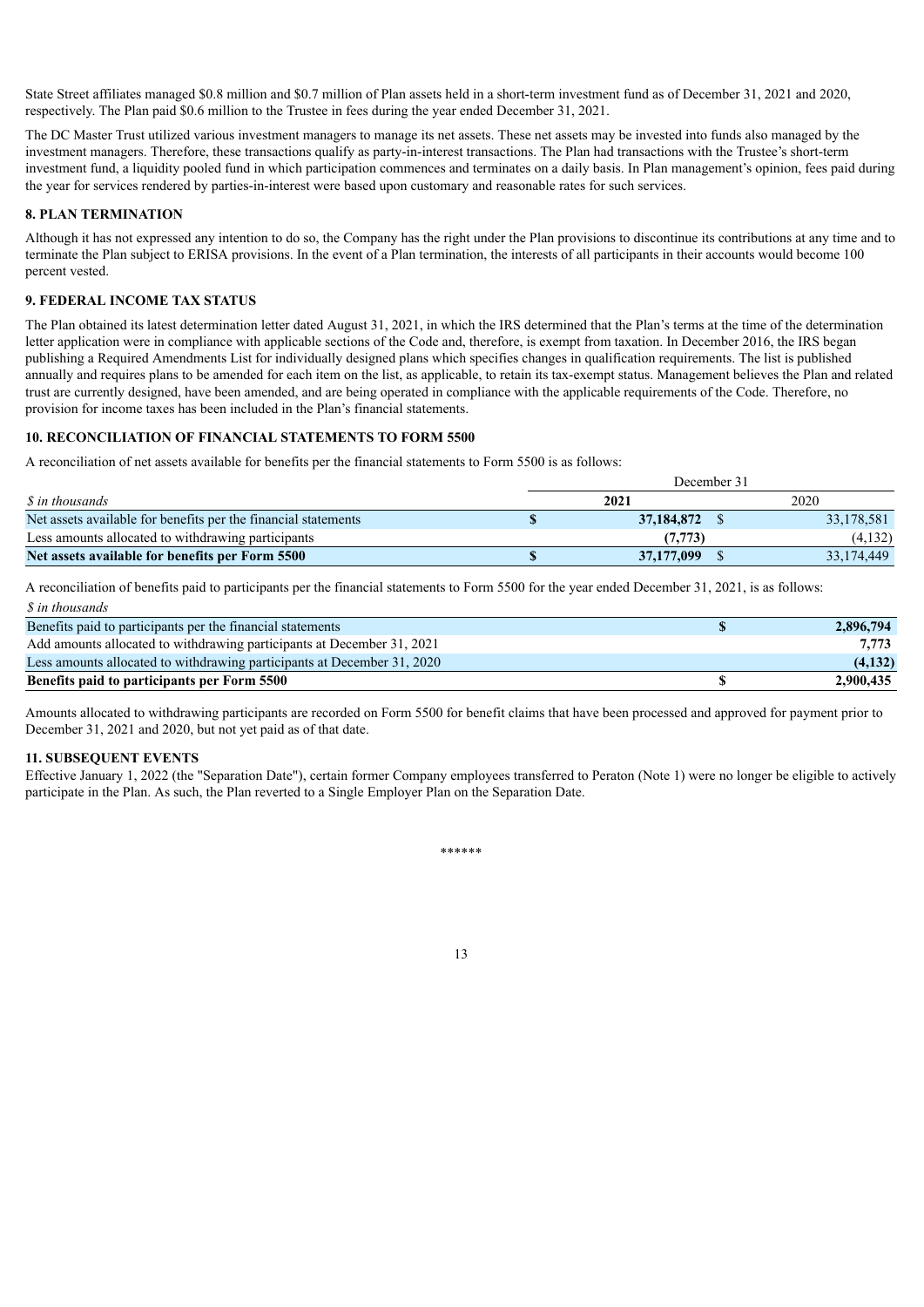# **FORM 5500, SCHEDULE H, PART IV, LINE 4i, SCHEDULE OF ASSETS (HELD AT END OF YEAR) AS OF DECEMBER 31, 2021**

*\$ in thousands*

|        | <b>Identity of Issuer, Borrower,</b>                               | <b>Description of Investment,</b><br><b>Including Maturity Date, Rate of</b><br>Interest, Collateral, and Par or |      |                      |
|--------|--------------------------------------------------------------------|------------------------------------------------------------------------------------------------------------------|------|----------------------|
|        | <b>Lessor, or Similar Party</b>                                    | <b>Maturity Value</b>                                                                                            | Cost | <b>Current Value</b> |
| $\ast$ | Northrop Grumman Defined<br><b>Contribution Plans Master Trust</b> | Participation in Northrop Grumman Defined Contribution<br>Plans Master Trust                                     | $**$ | 33,536,092           |
| $\ast$ | <b>Fidelity Brokerage Services LLC</b>                             | BrokerageLink Account                                                                                            | $**$ | 3,286,704            |
| $\ast$ | <b>Plan Participants</b>                                           | Participant loans (maturing from 2021 to 2036 at interest<br>rates ranging from 3.25 percent to 11.5 percent)    | $**$ | 277,204              |
| $\ast$ | <b>State Street Bank and Trust</b><br>Company                      | State Street Bank and Trust Company short-term investment<br>fund                                                | $**$ | 763                  |
|        | <b>Total</b>                                                       |                                                                                                                  |      | 37,100,763           |

\* Party-in-interest

<span id="page-16-0"></span>Cost information is not required for participant-directed investments and loans, and therefore is not included.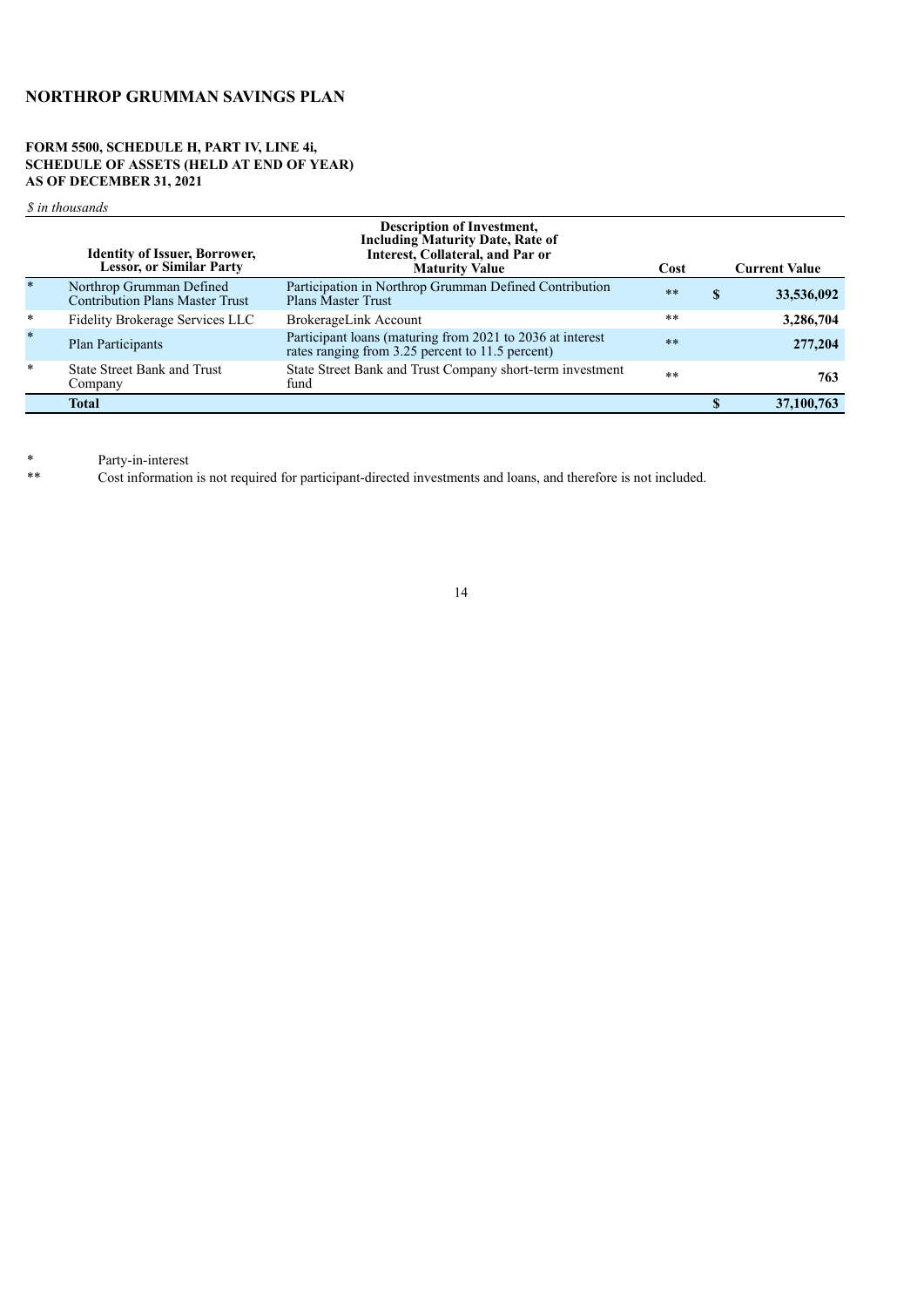# **SIGNATURE**

Pursuant to the requirements of the Securities and Exchange Act of 1934, the trustees (or other persons who administer the employee benefit plan) have duly caused this annual report to be signed on its behalf by the undersigned hereunto duly authorized.

## NORTHROP GRUMMAN SAVINGS PLAN

<span id="page-17-0"></span>Dated: June 15, 2022 By: **/s/ Michael A. Hardesty**

Michael A. Hardesty Chair, Audit Subcommittee of the Benefit Plans Administrative Committee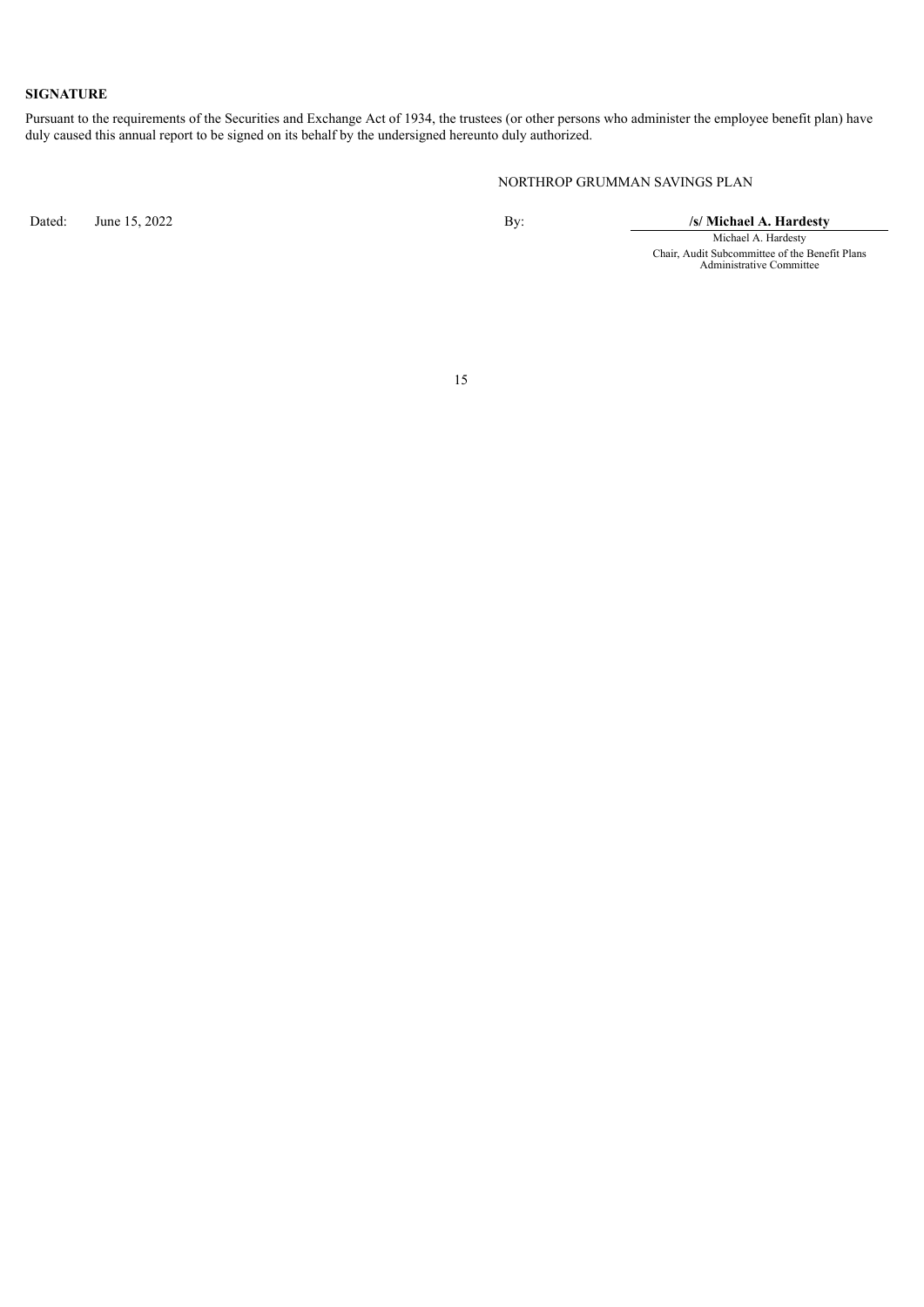# **EXHIBIT INDEX**

- \*23 Consent of [Independent](#page-19-0) Registered Public Accounting Firm
- \* Filed with this report